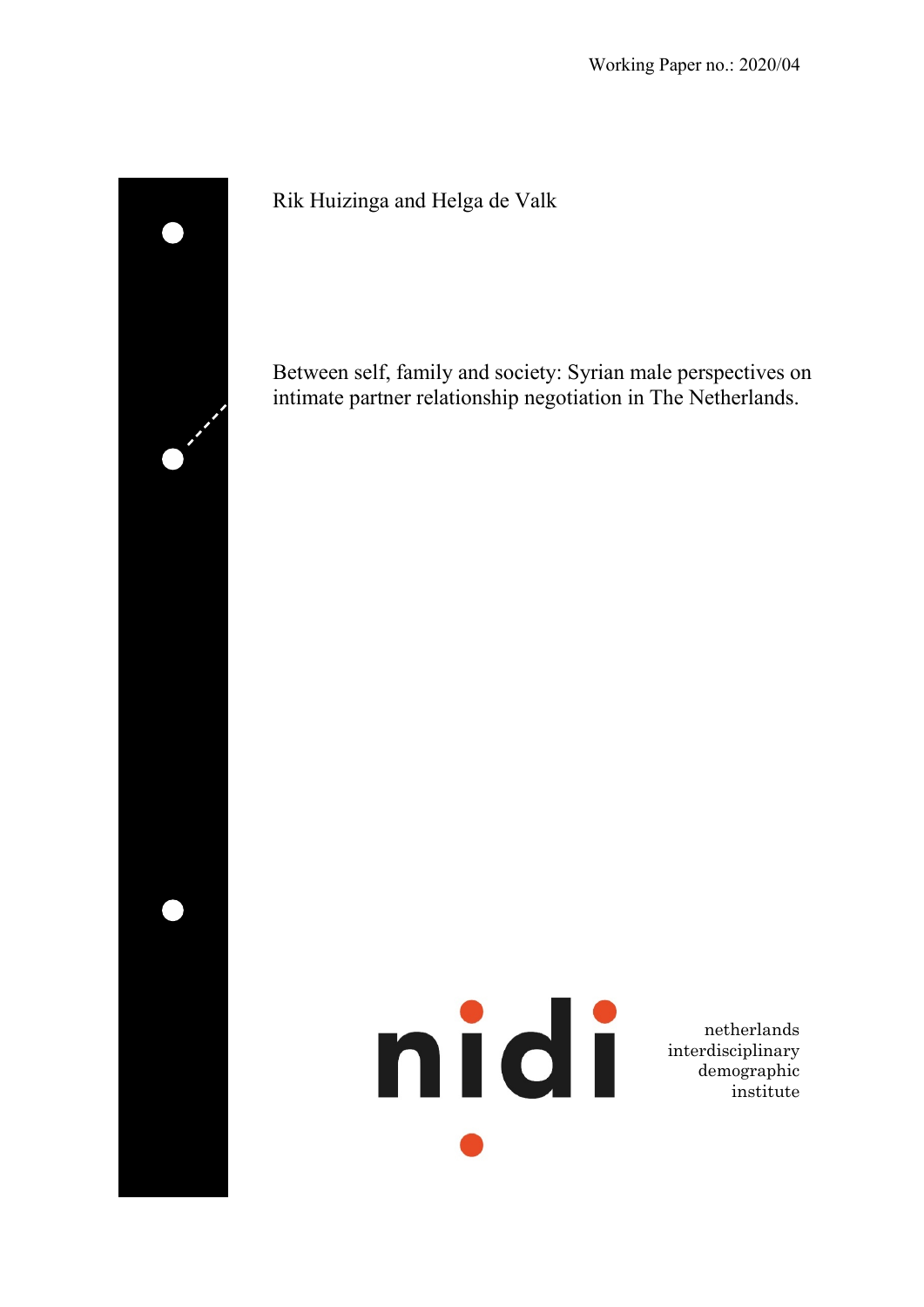Between self, family and society: Syrian male perspectives on intimate partner relationship negotiation in The Netherlands

Rik Huizinga<sup>1</sup> and Helga de Valk<sup>2</sup>

Working Paper no.: 2020/03

- <sup>1</sup> Rik P. Huizinga ORCID: 0000-0001-6443-5108 Population Research Centre, Faculty of Spatial Sciences, University of Groningen, Groningen, PO Box 800, 9700 AV Groningen, The Netherlands [r.p.huizinga@rug.nl](mailto:r.p.huizinga@rug.nl) <sup>2</sup> Helga A.G. de Valk
- Netherlands Interdisciplinary Demographic Institute (NIDI), The Hague, The Netherlands [valk@nidi.nl](mailto:b.van.hoven@rug.nl)

Corresponding author: Rik P. Huizinga, [r.p.huizinga@rug.nl,](mailto:r.p.huizinga@rug.nl) 0031 (0)50 363 8993

The authors are solely responsible for the content of the Working Paper.

October 2020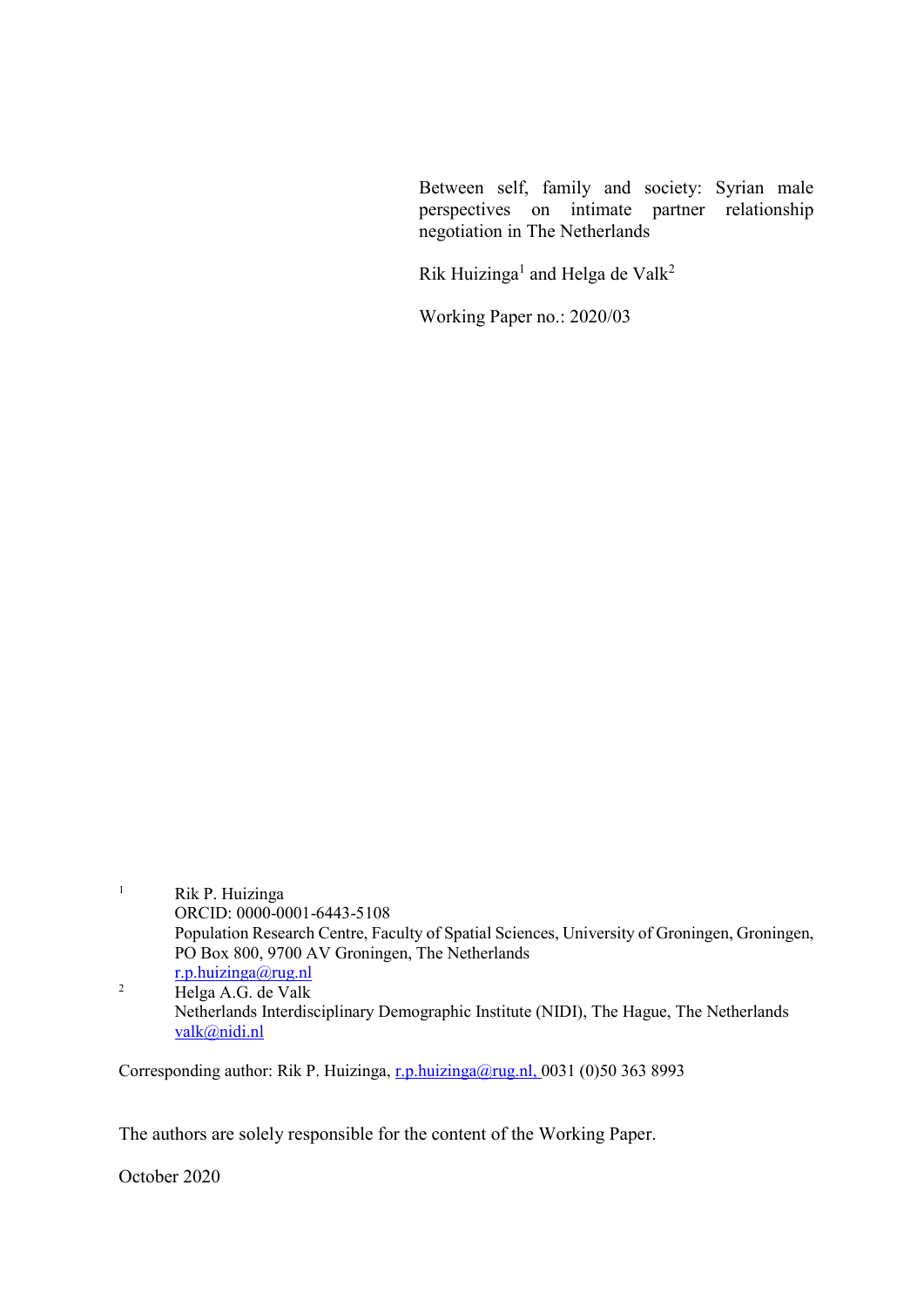### **Keywords**

Intimate Partner Relationships; Life Course; Linked lives; Agency; Forced Migration; Narrative Research

### **1. Introduction**

This paper aims to advance understandings of young Syrian men in forced displacement in relation to the frequently partial and ambiguous position of immigrant men in societal debates on gender- and partner roles, debates in which immigrant men frequently find themselves as static agents. Such debates often produce and reinforce one-sided accounts of husbands, partners or potential partners whose relationship's attitudes, traditions and behaviours seem to abide by fixed blueprints. Earlier studies, however, emphasise nuanced and plural understandings of immigrant men and call attention to men as agentic individuals who actively negotiate emotional, economic and political hardships (Charsley, 2005; Gallo, 2006; Huizinga and van Hoven, 2020). Moreover, Hyman *et al.* (2008) and Shirpak *et al.* (2011) illustrate experiences of intimate partner relationships after migration to be both positive *and* negative, depending on the agentic capacities of immigrant men to adapt to new circumstances.

Indeed, international migration can coincide with rapid social change and, depending on the type of migration, migrants may not be familiar with the culture in the country of settlement, its institutional regimes, and everyday life practices (De Valk *et al.*, 2011). The Syrian men in this study experienced dispersal within (Western) Europe as well as within Dutch borders, significantly changing everyday spaces and routines (Huizinga and van Hoven, 2018). Darvishpour (2002), for example, illustrated similar processes for Iranian migrants in Sweden showing how they seem to have not only travelled in space, but many experienced this move as a migration in time too. Such timespace movements posit new challenges and opportunities, not the least for partners' renegotiation of intimate relationships and couple identities (Hyman *et al*., 2008; Shirpak *et al.*, 2011). This may in particular be the case when migrants come from traditional, patriarchal societies to more secular and egalitarian societies. Researchers have additionally documented how welfare states' asylum systems deprive refugees of a sense of agency (Ghorashi, 2005), and how gender-blind integration policies in the country of resettlement may reinforce existing partner dependency relations (Ruis, 2019).

Migration studies, then, are often having a destination country bias in which the focus is on positions of migrants after migration (Wingens *et al.*, 2011). Studies on relationships therefore risk to neglect the multiple dimensions of partner relationships in Syria, but also trivialise the formative, life changing experiences, growing capacities and renewed aspirations that result from the refugee journey (BenEzer and Zetter, 2015). Processes of relationship renegotiation are thus complex and multidimensional, in particular in forced displacement, as they remain subject to life course biographies and individual investment choices in a restrictive host society (Esser, 2004). Indeed, in order to capture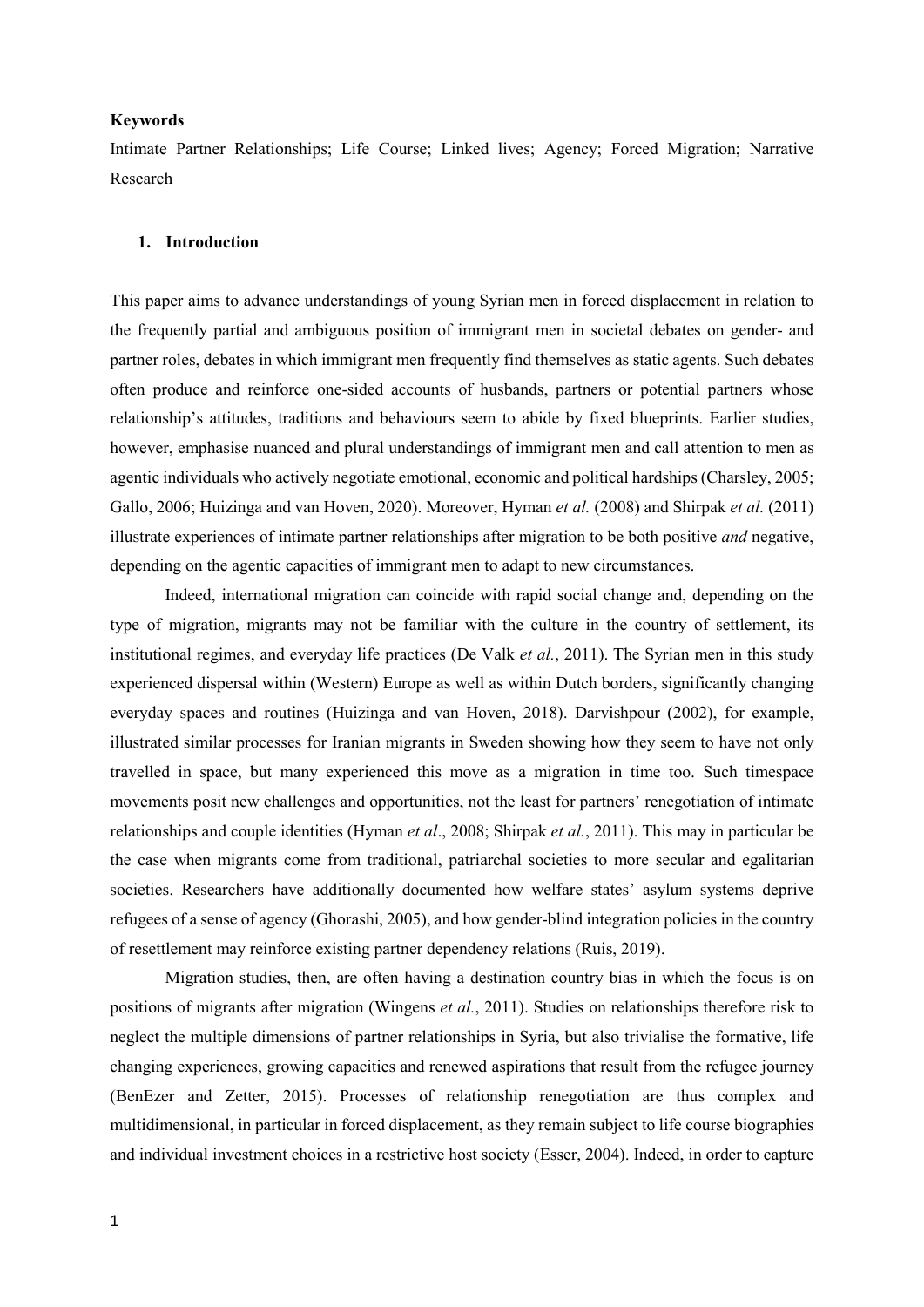all dimensions of the refugee experience, life stories and agentic actions of refugees are necessary to locate past social positions in the present (Ghorashi, 2007).

Hence this paper asks, if and how Syrian male refugees in the Netherlands renegotiate attitudes, traditions, and behaviours in relation to intimate partner relationship formation and negotiation? We apply a life course perspective to identify life course events and subjective turning points that indicate important markers for respondents to understand and evaluate post-migration intimate partner relationships. In line with more recent calls to use more general social theory in migration research (Bakewell, 2010; Castles, 2010; de Haas, 2010), we study intimate partner relationships positioned in multiple contexts and cultures, and among plural actors, drawing from sociological-, social psychological- and cross-cultural psychological theory. The paper's main argument is that bringing together different theoretical angles in studying lived experiences of forced migrants, it provides a more nuanced and much needed contribution regarding the role of agency and structure in migration, and as a result, emphasises relationship attitudes, traditions and behaviours after forced migration as plural and complex.

### **2. Theory**

To get a comprehensive insight in and an answer to our research questions, we turn to knowledge from sociology, social psychology and cross-cultural psychology. These disciplines allow to explore and understand respondents' views on intimate partner relationships from both an individual perspective as well as wider units of analysis, such as the family and society. The study is further embedded in life course theory, highlighting its principles of *linked lives*, *agency*, and *time and place* in order to explore divergent experiences of forced migration (Wingens *et al*., 2011). Indeed, individual attitudes, aspirations and actions towards gender- and partner roles do not subsist in a vacuum. Evidently, the event of migration is a prime example of life transitions, and is assumed to have profound implications regarding linked lives, i.e. migrant's social and familial relationships (Choi, 2019; de Valk *et al*., 2011). It also influences the migrant's capacity to act and make decisions in response to perceived opportunities, desires and constraints (Wingens *et al.*, 2011). Furthermore, migration accentuates and changes migrants' attitudes, traditions and behaviours as products of the intersections between agency and the social structures, personal biographies and socio-cultural defined settings (Bakewell, 2010; Castles, 2010; de Haas, 2010).

# *2.1 Self, family and society*

To understand the nature of close, satisfying and adaptive intimate partner relationships, intimacy should be conceptualised as an interpersonal and transactional process (Reis and Shaver, 1988). A process in which self-revealing disclosure and perceived partner responsiveness are important components of how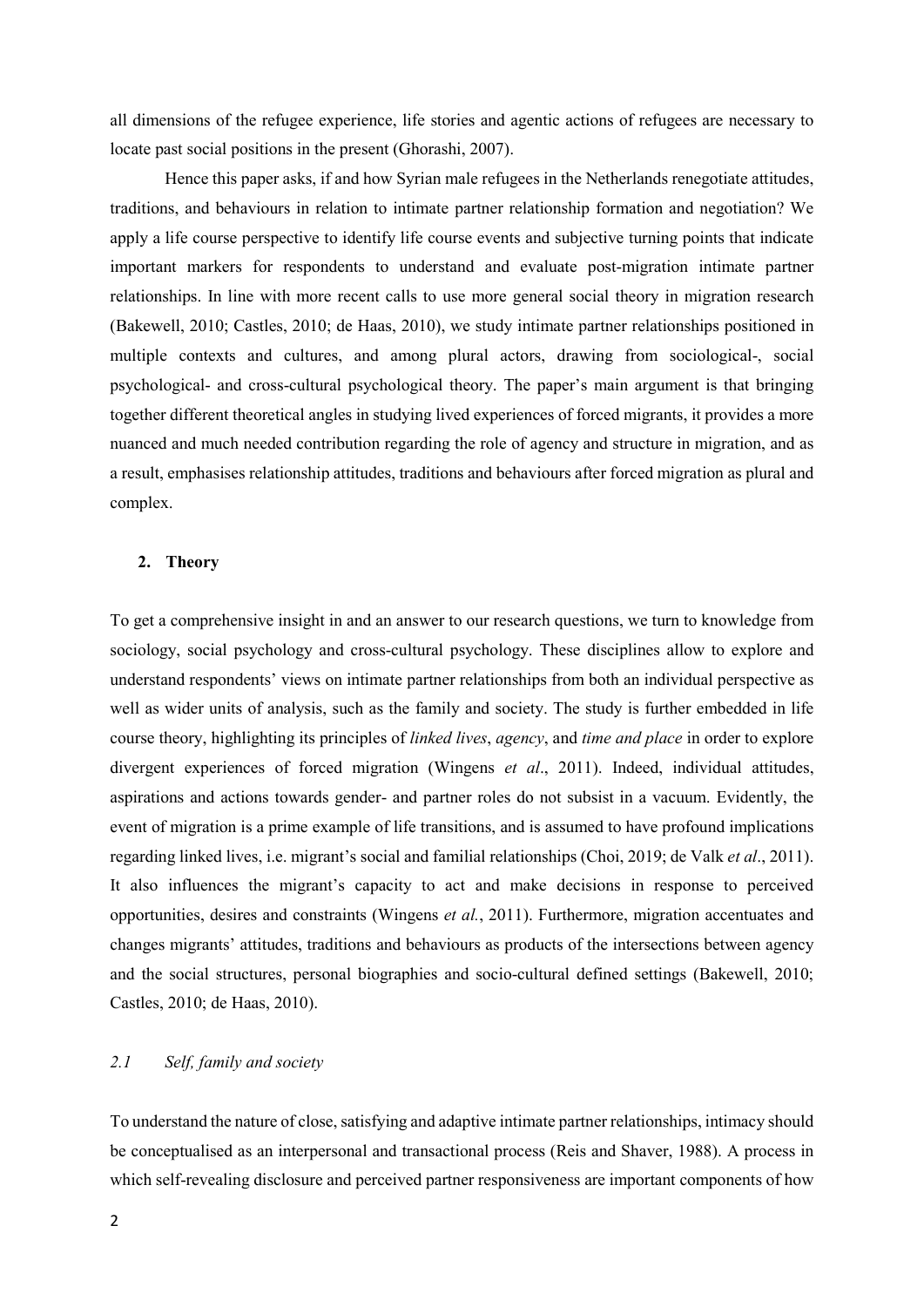intimacy within intimate partner relationships is perceived (Rusbult, Agnew and Arriaga, 2012). Intimacy influences more general perceived relationships qualities such as relationship satisfaction and trust (Giddens, 1991; Laurenceau *et al.,* 2005). Furthermore, intimacy is found to prosper in relationships where "mutuality of emotions is celebrated with partners' free will and consent" (Rizkalla and Segal, 2019, p.2; Giddens, 1992; Jamieson, 1999). Intimacy is embedded in interactions, dialogues and reflections of intimate partners and, therefore, should not be considered as something static, but as an ongoing process in which partners continuously shape and redefine their selves in relation to intimate others (Laurenceau *et al*., 2005). In the event of war, then, deteriorated intimacy has stress- and harmful consequences to intimate partner relationships (Rizkalla and Segal, 2019).

Intimate partner relationships "have a particular significance both for the individual and for society" (Jamieson, 1999, p.3). Opportunities for and challenges to these relationships are therefore embedded in everyday practice as well as being subject to social change (Giddens, 1992; Jamieson, 1999). In Western societies, such as the Netherlands, contemporary intimate partner relationships are claimed to be linked to processes of individualisation, increasing social change, and growing levels of uncertainty (e.g. Beck, 1992; Beck and Beck-Gernsheim, 2002; Giddens, 1991). Key argument in this line of research is that individuals are no longer socialised to follow predefined pathways. Consequently, life courses are becoming increasingly conditional and dependent on agentic behaviour (Wingens *et al.*, 2011).

Indeed, following Giddens' concept of a 'pure relationship' (1991, 1992), recent work suggests intimate partner relationships increasingly revolve around fluid experiences of love, intimacy, sexuality and companionship (van Houdt and Poortman, 2018). Individuals choose to partner with others for their unique qualities and "recognise that the development of their separate potentialities is not a threat" (Giddens, 1992, p.189). They are assumed to make autonomous decisions with whom to partner and acknowledge partners or potential partners as autonomous decision makers too, "in a manner fully compatible with democracy in the public sphere" (Giddens, 1992, p.3). Consequently, intimate partner relationships are argued to become less dependent of external social or economic conditions, making intimate partner relationship formation and/or dissolution less sensitive to any collectivistic or familial pressure (Beck and Beck-Gernsheim, 2002; Giddens, 1991; Kağitçibaşi, 2005). Indeed, joint lifestyles, lifestyles in which partners arrange their lives around common aspirations, interests and social networks, seem to foster intimate partner relationship stability (van Houdt and Poortman, 2018).

As mentioned before, dimensions of intimacy in relationships remain fluid, and at times contradictory, as many romantic partners shape their relationships through more practical forms of sharing, caring and loving (Jamieson, 1999). Furthermore, the constructions of personal biographies are affected by uneven distributions within different contexts of material, educational and social resources. Power relationships between heterosexual partners, for example, have been argued to closely resemble gender positions in societies (Hesse-Biber and Williamson, 1984). Moreover, confluent love can only be strived for by those able to escape the emotional, economic and identity ascribing certainties of the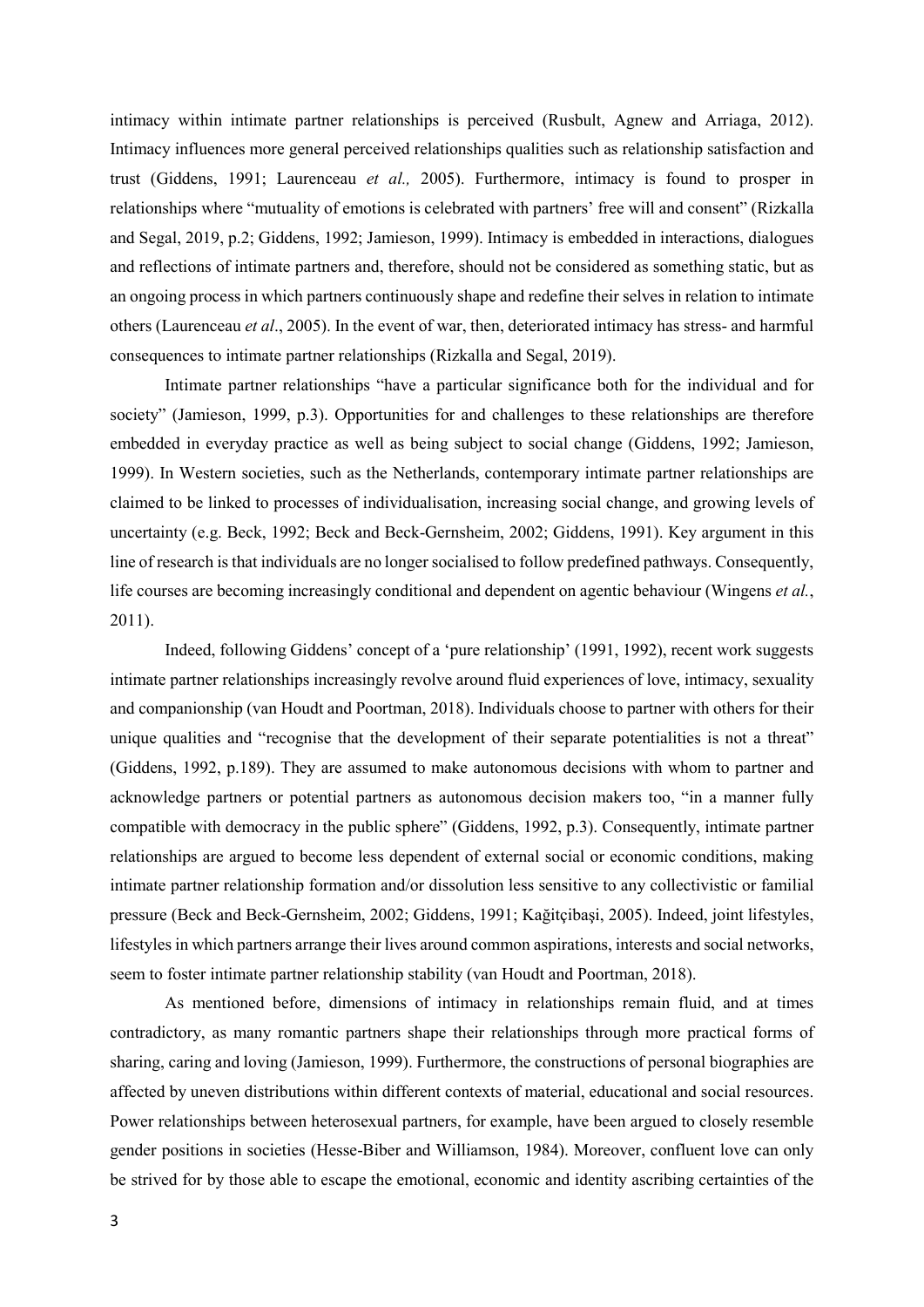'traditional' life course (Mulinari and Sandell, 2009). Challenges in intimate partner relationships are gendered, classed, but also linked with sexuality and religion. Although individuals have the agentic capacity to overcome such challenges or constraints, one's life story remains "guided by institutional standards, models, and social relationships" (Heinz, 2016, p. 23).

These societal standards, models and social relationships, however, are culturally defined. Concomitant forms of self and intimate others depend on culturally informed "strategies of action" (Swidler, 1986, p.273). To advocate for healthy 'other' self-other relationships, Kağitçibaşi (1996) proposes a model in which she includes self, society *and* family. In collective societies, during childhood and adolescence in particular, the family is centre stage in nourishing cognitive competence, and the development of culturally defined attitudes, traditions and behaviours in the context of social change. Indeed, cultural influences on agentic behaviour and decision making interact with changing social structures (Swidler, 1986). Kağitçibaşi (1996), then, distinguishes material- from emotional interdependencies as material interdependencies become less relevant with increasing welfare and societal change including urbanisation and industrialisation. Intimate familial interdependencies though remain evident as they are not incompatible with social change. Hence, Kağitçibaşi (1996; 2005) proposes a dialectical synthesis of interdependence and independence, within a family model of emotional/psychological interdependence, i.e. the autonomous-related self that adapts to particular contextual demands.

### *2.2 Commitment, investment and bargaining power*

Intimate partner relationships are often conceptualised as transactional processes using social exchange theory. A prime example is Rusbult's investment model of commitment (1980). This model allows a cost-benefit analysis of the complexities behind and temporal changes within intimate partner relationship stability. It ties in with the concept of pure relationships as "a transactional negotiation of personal ties by equals" (Giddens, 1992, p.3). The model uses commitment and underlying causes of commitment to explain perceived positive qualities of relationships as well as behaviours to remain in relationships perceived as negative, i.e. irrational persistence (Rusbult *et al.,* 2012). Commitment, then, as a predictor of relationship stability, is defined as a subjective, lived experience opposed to dependence as a structural state (Agnew *et al.,* 1998). Committed partners tend to act to the benefit of relationship continuance in case of challenges and events that might endanger the relationship. Since experiences of intimacy are subject to change, the model is not a static one (Rusbult *et al.,* 2012); one is inclined to continue a relationship "only in so far as it is thought by both parties to deliver enough satisfactions for each individual to stay within it" (Giddens, 1992, p.58). To explore these satisfactions in the context of social, economic, legal and material arrangements, the investment model of commitment rests on three pillars, namely satisfaction, quality of alternatives and investments (Rusbult, 1980).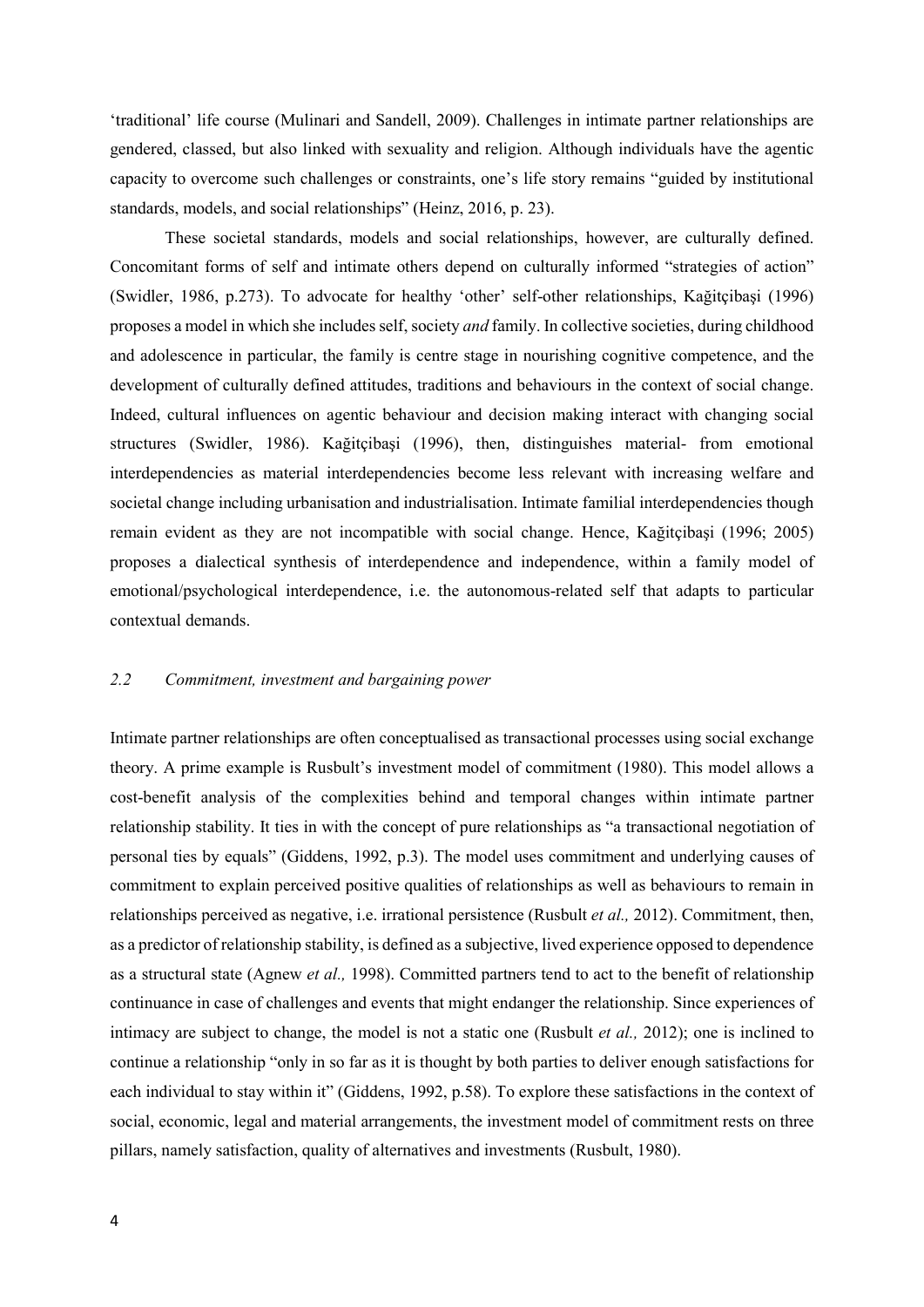Relationship s*atisfaction* is a product of the exchange value of rewards and costs, set against the comparison level an individual developed over the years. Examples of subjective attributes of satisfaction can be physical appearance, sense of humour, sex or intelligence (Rusbult, 1980). Second, an individual will not end a relationship if she or he does not perceive any adequate alternatives, whether it is now or in the future, whether solitary or with a different partner. Darvishpour (2002) suggests the *quality of alternatives* seems to increase moving from traditional, religious and collectivistic views on gender and partner roles, to societies more modern, secular and egalitarian. Third, size of *investments* in a relationship matters in terms of perceived costs of terminating a relationship. Hence, investments can function as an incentive to maintain the relationship. Rusbult (1980) distinguishes two types of investment that would be lost in case of ending a relationship. Intrinsic investments refer to resources such as invested time, emotional effort, money or self-disclosures. Extrinsic investments are "initially extraneous resources that become inextricably connected to the relationship", such as houses or furnitures, mutual friends, or shared histories based on memories and experiences (Rusbult, 1980, p.102). Investments should yield dividends, and can therefore be planned as well (Goodfriend and Agnew, 2008). Lastly, *social support* or *social networks* have been introduced as a fourth factor to the investment model of commitment (Rusbult *et al*., 2012). Considering Kağitçibaşi's family model of emotional interdependence (2005), the role of social networks in other cultural contexts might play a more prominent role. In terms of our respondents' relationships, a decision to be with someone is not solely between two individuals, but is often made by the constituency of parents and the family.

Intimate partner relationships, in conclusion, are therefore inherently linked with power, or rather the distributions of power between partners (Lennon *et al.,* 2012). Different dimensions of dominance within relationships – financial, physical or social – may be exercised in changing capacities, influencing relationship commitment, satisfaction, quality of alternatives, and investments (Lennon *et al*., 2012). The greater the (perceived) resources, the more bargaining power one perceives in a relationship (Hesse-Biber and Williamson, 1984). Increased relationship bargaining power after forced migration, however, does not automatically translate into egalitarian relationships (Calderón *et al.*, 2011). (Re-)Negotiating intimate partner relationships in forced displacement therefore remains a complex configuration of challenges, and opportunities (Darvishpour, 2002).

#### **3. Methods**

Data collection involved ten in-depth interviews conducted by the first author of this paper between December 20[1](#page-6-0)9 and March [2](#page-6-1)020<sup>1</sup><sup>2</sup>. Most interviews were conducted at respondents' homes, however,

<span id="page-6-0"></span> <sup>1</sup> Interviews in March were conducted before restrictive measures regarding fieldwork were in place in the Netherlands due to Covid19.

<span id="page-6-1"></span><sup>&</sup>lt;sup>2</sup> This research is approved by the Research Ethics Committee of the Faculty of Spatial Science, University of Groningen.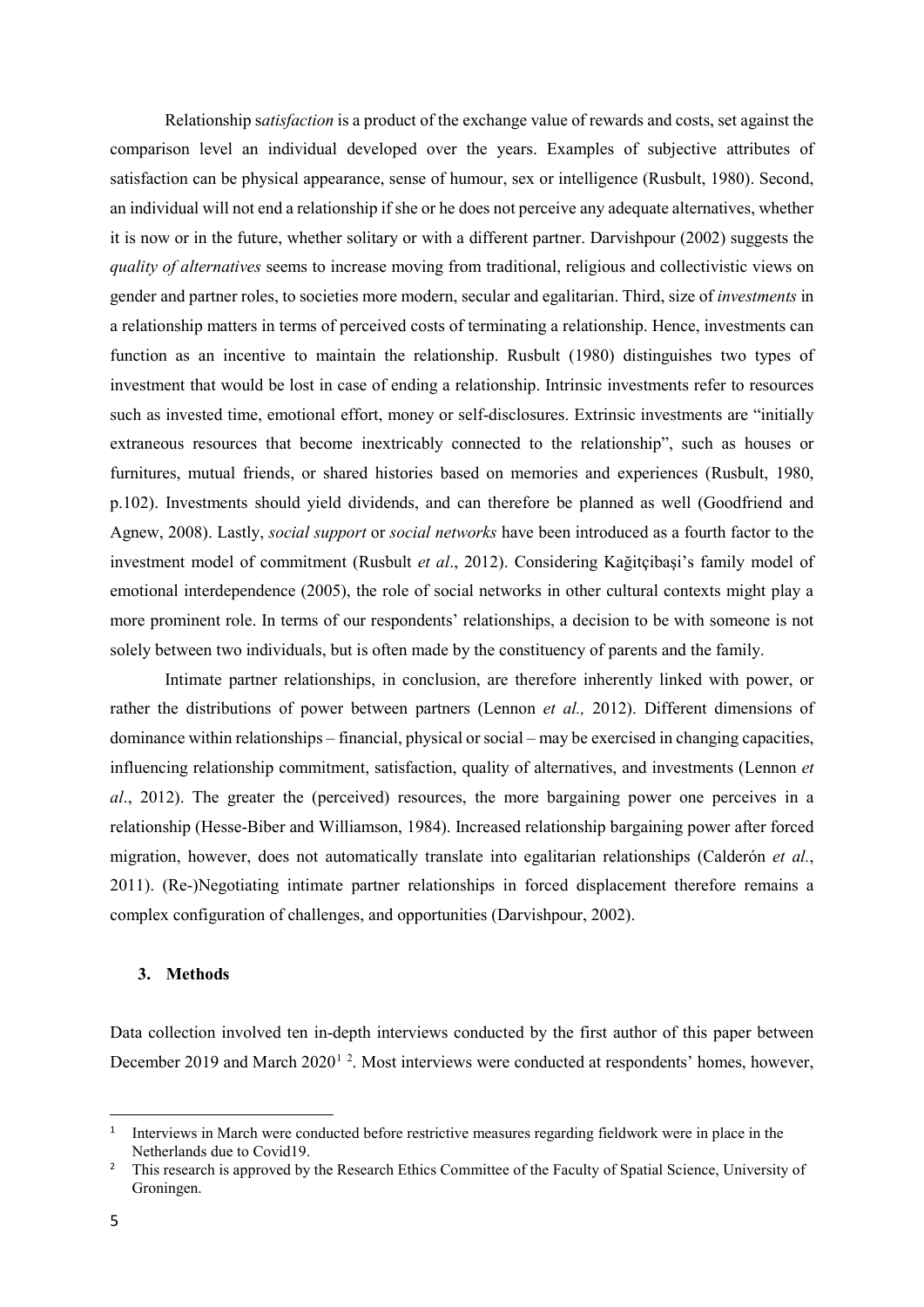at the request of respondents, three interviews took place in public places. The main language spoken during the interviews was either Dutch or English. Respondents were between 20 and 36 years. All but one self-identified as Muslim. Family status among respondents varied. Nine men were in an intimate heterosexual relationship of which seven were married. Four men were in a relationship with one or more children. At the time of interviewing, they lived in the Netherlands for four to six years. Four of the men were employed, three of them were studying, and the remaining three were unemployed. Names that appear in the paper are fictitious.

The interview design aimed to establish a "narrative stimulus" with the respondent (Hollstein, 2019, p.2). Respondents were asked to fill in a life trajectory worksheet prior to the starting question to identify life course transitions deemed relevant in the eyes of respondents. Next, substantial emphasis was placed on the starting question to have the respondent narrate his own biography without any restrictions regarding time, content or order, i.e. a subjective account of one's life events and history. In telling their own stories, people often draw on public stories to reinterpret and make sense of their own life (Jamieson, 1999). Of specific interest were subjectively defined turning points as they "become a means of bridging continuities and discontinuities in a way that makes sense to the individual" (Clausen, 1995, p.370). They alter personal trajectories and stretch from the past to the future, only to be identified retrospectively (Wingens *et al.*, 2011) and are therefore crucial components of how one orders one's own life cognitively and emotionally to identify "subjective causality" (Heinz, 2016, p.22; Schütze, 2008).

Following Schütze's (2008) threefold narrative interview method, the "primary narrative phase" (Hollstein, 2019, p.2) described above was followed up by respectively a narrative questioning phase, and a descriptive and argumentative detailing phase. The former allowed the interviewer to clarify or pick up on aspects or topics that emerged during the narrative. The latter part of this design gave the interviewer the opportunity to scrutinise motives and reasoning behind certain attitudes, actions and decisions expressed or observed throughout the interview. The idea here is that the respondents' narrative touches upon a more 'objective' life story, whereas the descriptive and argumentative parts are highly influenced by current social, cultural, economic and political conditions, not in the least the interview setting (Eastmond, 2007). Consequently, by means of comparison between the two, the researcher is able to distinguish and make up for respondents' reinterpretations of life history experiences and events (Schütze, 2008).

All interviews were transcribed verbatim, anonymised and analysed using NVivo software together with field notes and life trajectory worksheets. To identify views on intimate partner relationships in relation to linked lives, the sequential and structural features of respondents' life stories were explored using narrative analysis (Riessman, 1993). Although recent work on forced migration emphasises the value of life narratives, it questions ethics concerning representational strategies (Eastmond, 2007; Ghorashi, 2007). In our analysis, then, we focus on agency and imagination, and cherish the subjectivity in the narratives of respondents, i.e. the personal experience rooted in time and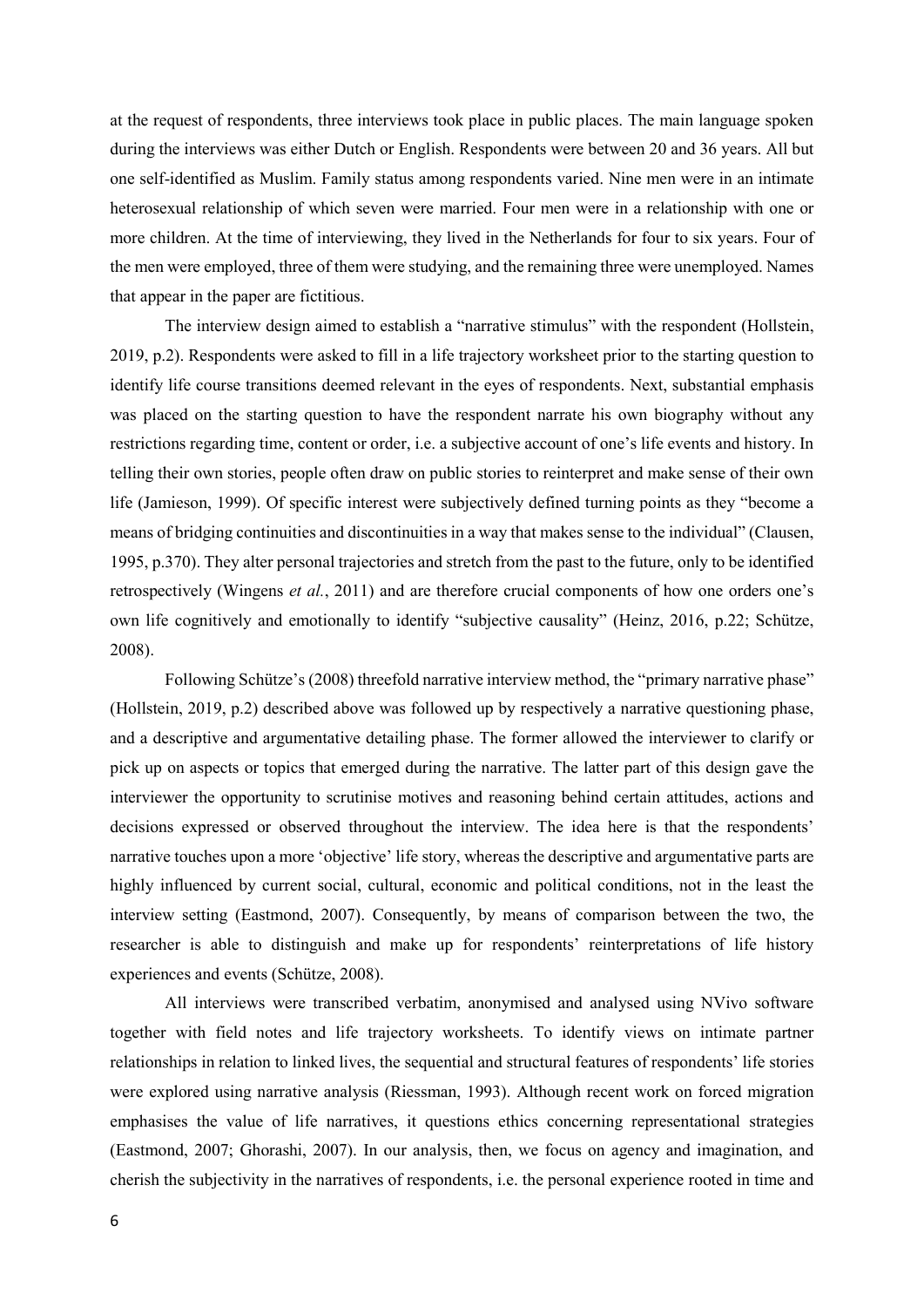place (Riessman, 1993). Narratives can seem natural, but our analysis focused on the social and cultural contingency of particular events and turning points narrated by the respondent to make sense of his life course. But what is shared is situational and does not reflect equilibrium (BenEzer and Setter, 2015). Past experiences are interpreted and narrated in view of present- and future aspirations (Eastmond, 2007). For example, in case of our respondents, socially desired statements about relationships would at times emerge throughout a research encounter. At the moment of interviewing, respondents often studied for their integration exam, which might have triggered certain statements in relation to the researcher's position (Dutch, white, male). Through reflexive practice between the authors, and the emphasis on narrative accounts and life course, however, relevant subjective values and meanings transpire from the data.

### **4. Empirical findings**

This section explores processes that define who respondents can be under present circumstances, and how such processes shape attitudes, traditions and behaviours towards their roles as (potential) partners in an intimate relationship resulting therefrom. The analysis reveals the most prominent markers of difference within respondents' conceptions are influenced by their social relationships, and the intersections of these social relationships with other principles of the life course. The findings are therefore organised based on the principle of linked lives, and focus on socialisation by parents and family, the influence of local social networks, and the impacts of parenthood.

## *4.1 Linked lives I: Intergenerational socialisations*

In 'doing' intimate partner relationships, the data illustrate how respondents' attitudes, traditions and behaviours in the Netherlands continue to be influenced by linked lives with those back in time in Syria. In the interviews, many referred to observations and experiences of how such relationships were performed by parents, grandparents and extended family members, in particular during the formative years of their childhood. Such reflections proved important markers of continuity and change for our respondents, and shaped the divergent attitudes, traditions and behaviours respondents develop and maintain in the Netherlands regarding intimate partners relationships. In this section, we demonstrate how respondents negotiate family-adopted attitudes, traditions and behaviours in the Netherlands; we illustrate how respondents' obedience orientation influences decision-making processes in the Netherlands; and highlight how formative childhood experiences shape relationships over the life course including after migration and settlement in the Netherlands.

It was common for our respondents to live together with nuclear- and extended family, either in one house or in the same street. Whereas respondents from rural parts moved away from family to study in Syria's larger cities, respondents in urban areas did not move out the parental home prior to leaving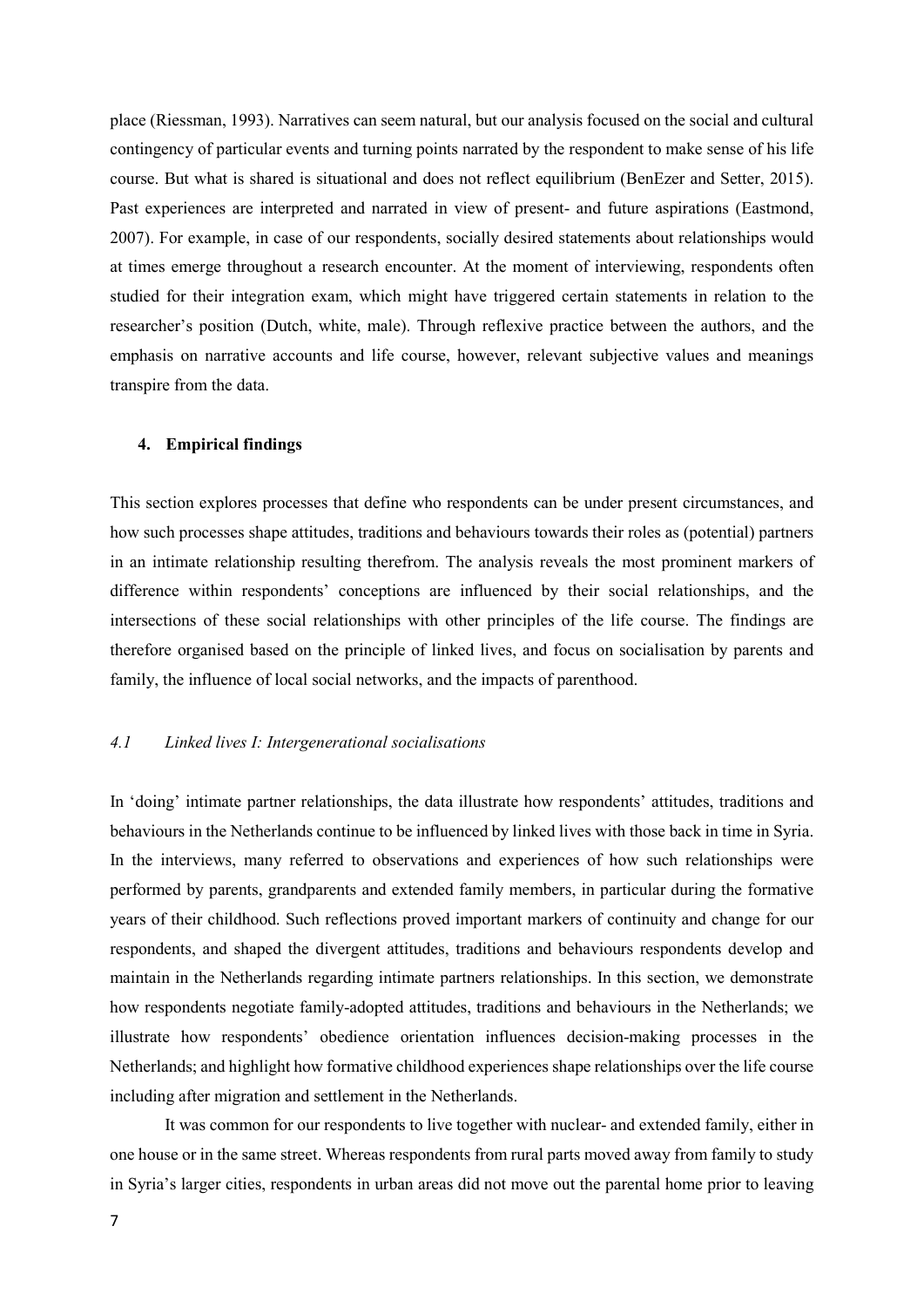Syria. Respondents in the latter group appeared more inclined to stick with familiar family patterns. Although family life to them was not subject to any material dependencies, emotional dependencies between family members remained strong, and highly influential in shaping respondents' attitudes, traditions and behaviours. Haitham, for example, remembers his grandparents and parents would often point out to him that meanings of intimacy were different before in Syria,

*"Yes, yes! I said to you, the society and religion has changed in the past fifty or seventy years, we have a different society now […] my grandmother said to me, formerly, in cities such as Damascus and Aleppo, there were many women without 'doekjes' [veils] and, for example, in a short skirt. Bare legs!"* (Haitham, 35, married in Syria, technical university degree)

The quote emphasises the formative role of family in shaping attitudes, and how such attitudes might oppose contemporary social and political structures. It further emphasises how intimate partner relationship attitudes are fluid processes influenced by space and time, showing that static gendered stereotypes and discourses do not represent the lives of actual people in Syria. Haitham, then, feels the post-migration context did not change his attitudes related to gender- and partner roles, and maintains the dynamics between him and his partner did not change. Rather, he finds his more egalitarian attitudes reflected in the host society of the Netherlands.

Our data further suggest respondents tended to follow family patterns regarding intimate partner relationship formation. In such contexts with strong emotional family bonds, for our male respondents, the role of fathers in everyday life seemed quite potent. For Ali, family life revolved around his father's business and career. Whereas his mother carried out domestic work as a stable constituent of the family, his father was the main breadwinner of the family. He says,

*"I am not that person who likes to go travelling and experience a lot of new things here and there you know. I would like to have a more stable life. The idea of getting married within a young age is also in my family. My father and mother got married when she was eighteen, my father was nineteen. And they got me directly when they were twenty."* (Ali, 26, married in the Netherlands, university degree)

In the Netherlands, Ali's personal attitudes on gender- and intimate partner roles do not seem to resonate with women he was in a relationship with. He mentioned to have had relationships with Dutch women around his age, but these women were not in for 'a more stable life' yet. They had other aspirations regarding satisfying intimate relationships. Despite the financial and legal uncertainties of acquiring a refugee status, Ali wanted to settle down and start his own business. Encouraged by his father to continue the family tradition, Ali had a strong motivation to exercise a breadwinner role, a role that became even more pronounced in the context of forced displacement, and which resonated more with his current Syrian wife.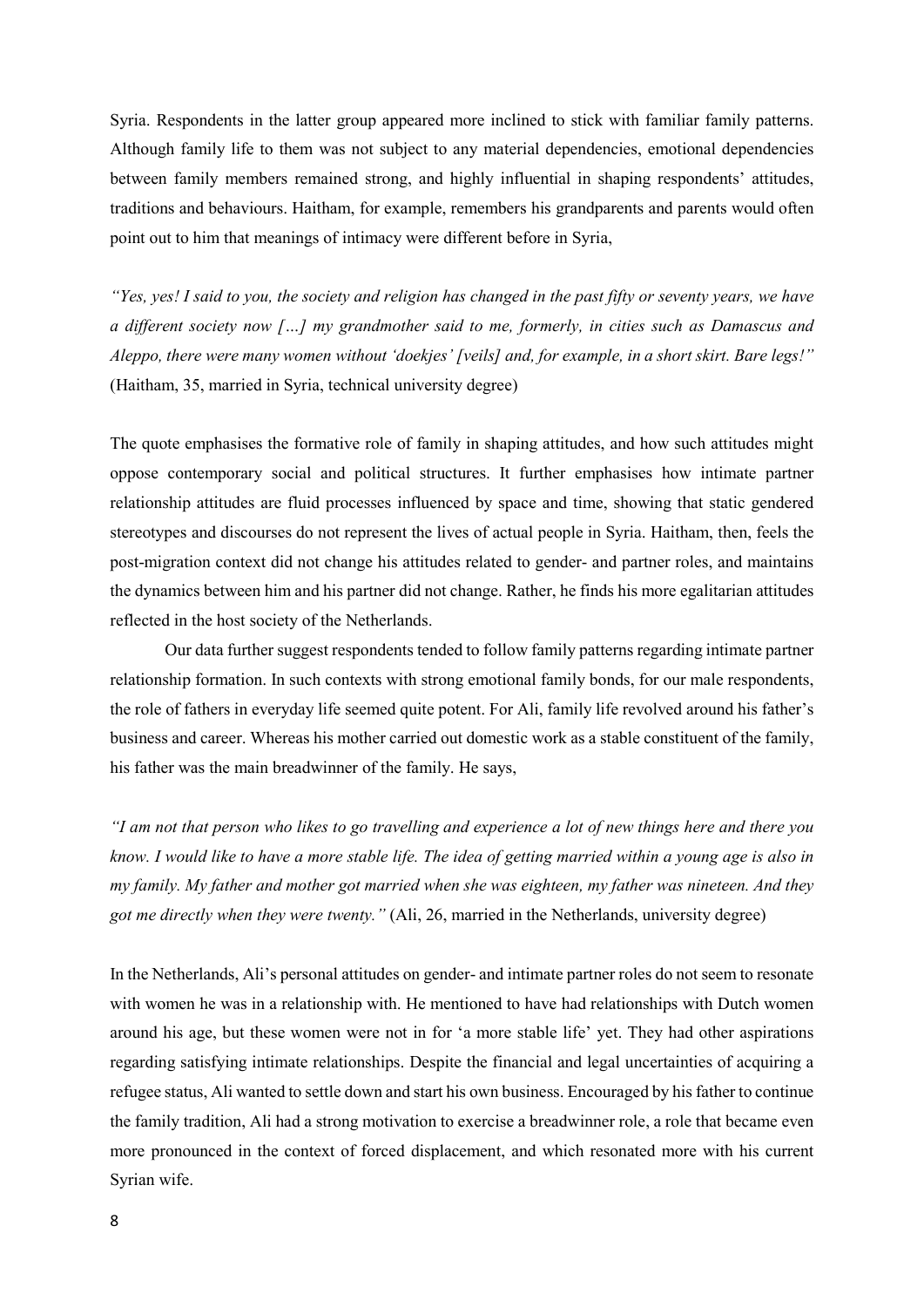For other respondents, then, the forced migration experience brought about a clear transformation in attitudes, traditions and behaviour. Aatef, for example, was sent by his parents to Damascus for studies. He did not appreciate city life. He was eager to return to his family's village after he graduated from university. When Aatef moved back after university, his trajectory was decided upon by his family. He started working as a teacher in his family's village, and married just before the civil war. He mentions,

*"Our tradition is that when someone is above twenty-five, he must marry […] because marriage is part of life. In our culture, it is part of life. Everybody has to do this part […] actually, my wife is a relative of mine. It is the daughter of my aunt."* (Aatef, 33, married in Syria, university degree)

Aatef's quote illustrates the traditional approach within his family in terms of life course advancement and collective decision-making. His broader narrative suggests he developed an obedience orientation. He followed the predefined pathways designed by his family, and maintained a tendency to return to that what is familiar. Interestingly, in the Netherlands, and away from his family and family-in-law, his obedience orientation plays out differently. Based on the interview, Aatef seems highly sensitive towards what he thinks people and society expect of him. Triggered by 'Dutch norms and values' he was taught in integration courses, he frequently asked the first author during the interview for confirmation or feedback. As his wife worked several days a week, Aatef noticed he felt more dependent in their relationship. Her work schedule and growing social network determined the daily rhythm of their relationship. Although hard, he seemed motivated to transform the former hierarchical relationship between them into a more egalitarian relationship.

Lastly, frequently mentioned turning points that defined how respondents approach intimate partner relationships were experiences of conflict management between parents, or, ultimately, divorce. Throughout all interviews, divorce was often described as a shameful event and disruptive to a family's reputation. In our respondents' social networks, the decision to stay in a relationship was often made by the constituency of family. The divorce of Hamid's parents, though, was initiated solely by his mother, something the in-law family and her own family never forgave her. She fled to Egypt, but since Hamid is living in the Netherlands, he is back in contact with his mother, and they frequently discuss development in his current relationship. Hamid mentions,

*"Well, at this moment I can.. look, back then it was all really negative. But now I don't think about it in that way anymore. Then, it was a very emotional moment, but this moment had a positive effect I think. Because now I am very serious about my relationship with* -name wife-*. I learned a lot from those quarrels between my father and mother […] my mother is younger than my father. Fourteen years younger. And my father is higher educated, my mother not really. She didn't have a job."* (Hamid, 24, in a relationship, primary education)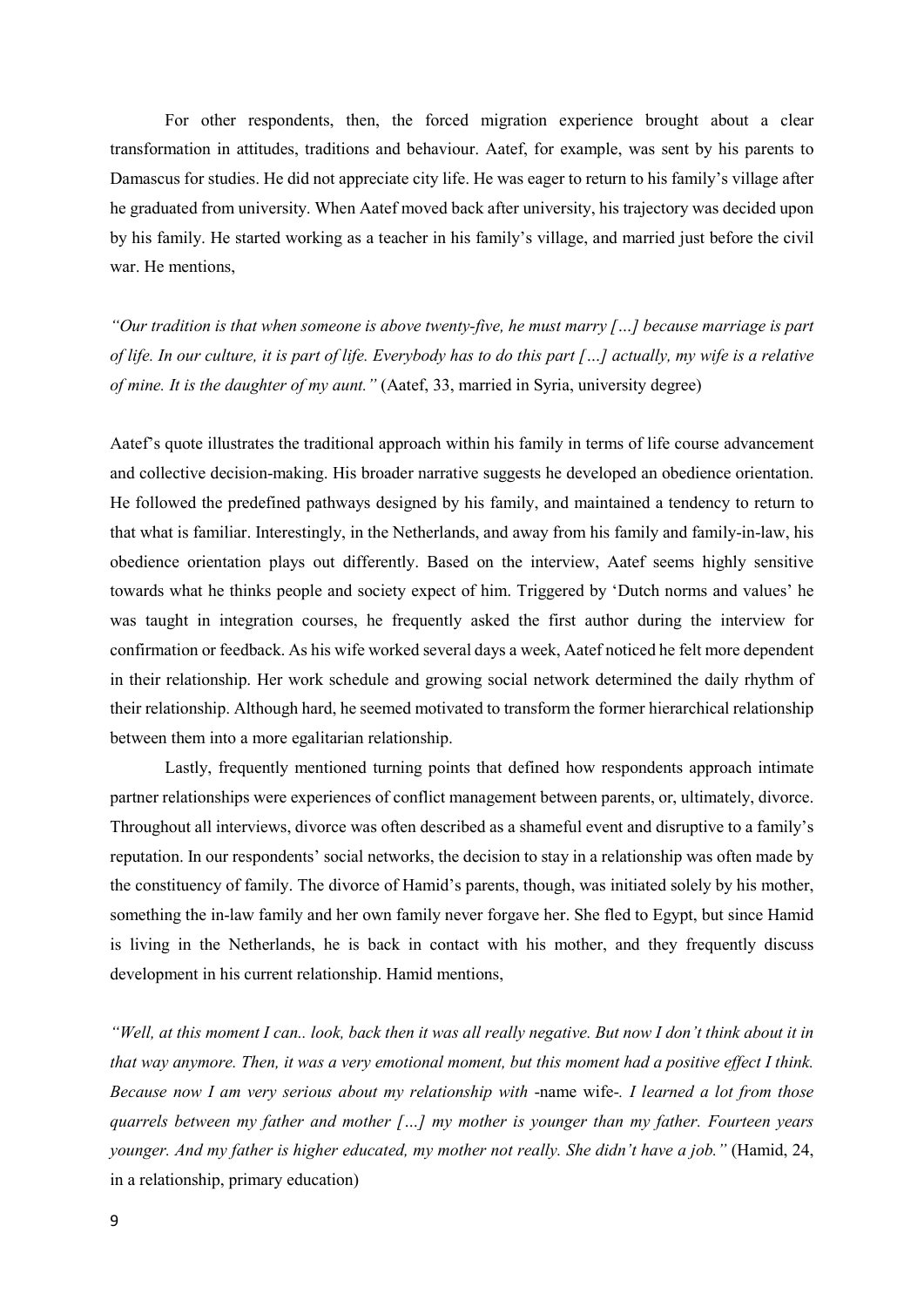The quote suggests that the formative experiences of living in a strong patriarchal family in Syria have made Hamid more aware of the relative power resources women might experience in the Netherlands. Reflecting on his parents' relationship, he witnessed how gendered power hierarchies might influence relationship satisfaction and -commitment. Raised by his father, Hamid now seeks to renegotiate his attitudes, traditions and behaviours, in part because of the talks with his mother. In his relationship, then, such as transformation is hard to establish. According to Hamid, their relationship rests on values of love, equality and companionship, but the associated everyday practices to maintain such relationships are often hard to keep up among family and friends.

## *4.2 Linked lives II: Social support or social control?*

The data further emphasise how respondents shape and maintain intimate partner relationship attitudes, traditions and behaviours in relation to local social networks. For some respondents, family networks were geographically close, for others, such social networks referred more to an Islamic or a Syrian network. For most respondents, family remained in other countries (mostly Syria, Lebanon or Turkey), or respondents and family members got dispersed between European countries or within the Netherlands due to dispersal policy. Hence, a phrase often voiced by respondents was 'we are in it together'*.* Couple identity, however, remained intertwined with local social networks. In this section, we discuss perceived couple autonomy of respondents and its influence on relationship commitment and satisfaction; we illustrate the ambiguous relationship respondents maintain with local social networks that provide support *and* exercise control; and we show how respondents capacity to actively shape such networks.

Depending on the social environment in the Netherlands, and individual attitudes and behaviours developed over the life course, respondents perceived both challenges to and opportunities for satisfying intimate partner relationships as a consequence of social isolation. Having lost familiar everyday spaces in relation to their pre-migration life, such as the work space or public spaces, the men in our study were bound to home in the Netherlands. Respondents inevitably spent more time together with their partner, which for respondents, as well as their partner, was a new experience. Mustafa (30) remembers,

*"What is different too, you know in Syria we had many friends. When I was bored, I had much possibilities. But here I have no friends, no family […] so if we are bored we only have each other, so we have to be really patient, because we are always together, always us two." (Mustafa, 30, married in the Netherlands, primary education).*

The quote illustrates the impact of social isolation on intimate partner relationships after migration and the implications that migration might have on doing intimate partner relationships. Indeed, respondents frequently spoke about relationship stress and –conflict, and the efforts they and their partner make to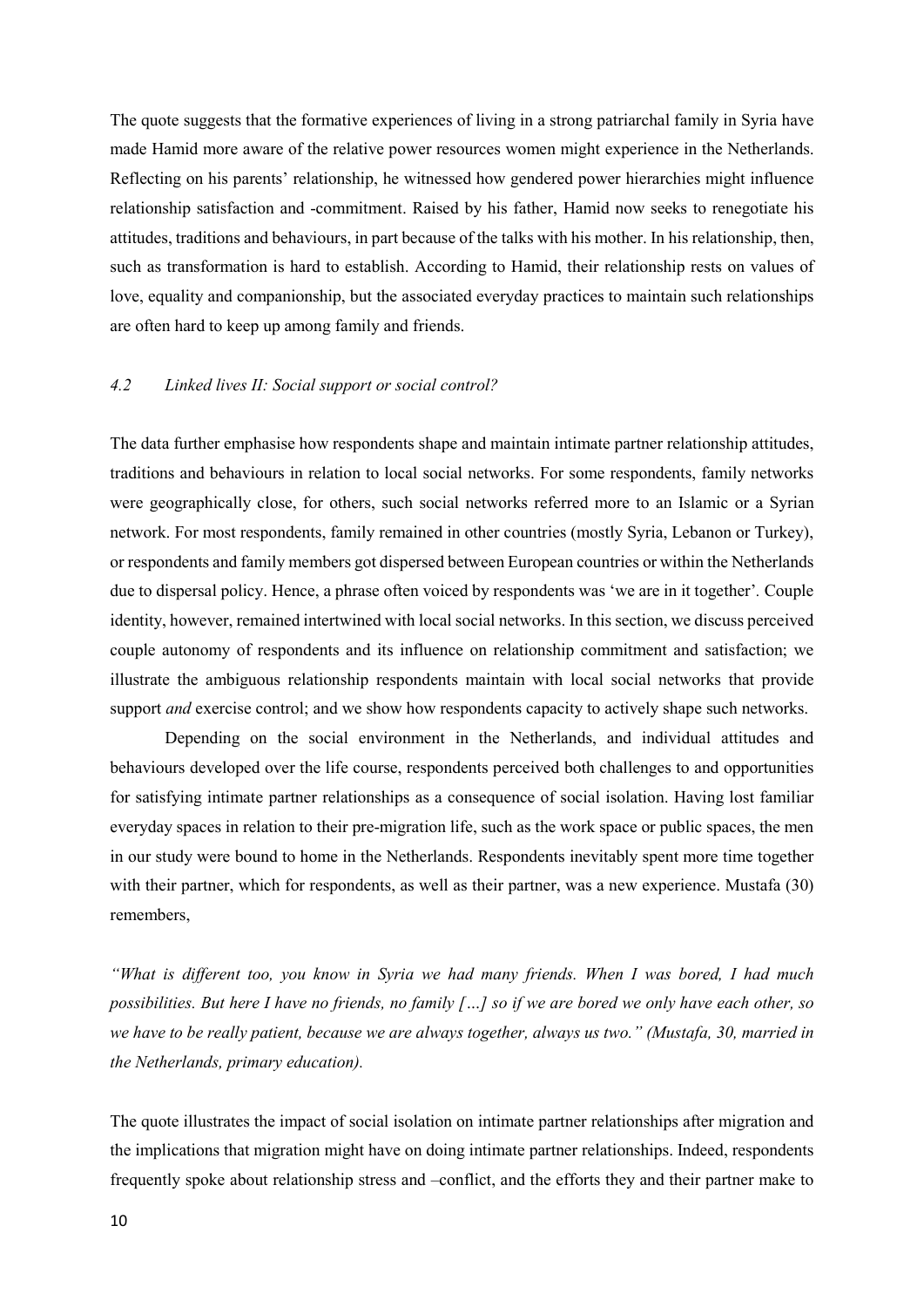build satisfying relationships. Being patient – as the capacity to accept or tolerate despite experiencing difficulties and without complaining or becoming annoyed – was an omnipresent learning element for respondents. Some respondents mentioned to struggle to develop themselves as responsive partners, as for some the belief the other's feelings, emotions and actions matter equally in a relationship was new. However, by remaining patient with their partner, respondents experienced acts of solidarity as they were confronted with more realistic expectations from their partners regarding relationship satisfaction and partner responsiveness, and a more lenient approach to communication issues.

Moreover, respondents felt an increase of commitment to their relationship as respondents and their partners bounded over shared emotional experiences. The data provide examples of traumatic events such as experiences of mental and physical impairment caused by the hardships of war, miscarriage as a result of the refugee journey, and for the men, often the primary movers, up to years of solitude awaiting a residence permit and family reunification. Many respondents accumulated more stress in the Netherlands due to status loss, discrimination and legal uncertainties. For some respondents, shared experiences of trauma between couples became emotional investments in commitment to their relationship. At the same time such experiences lead to tension in everyday practices of intimacy. Many respondents noticed not being able to give as much to their relationship as they would like, or what they felt is expected from them as a partner or husband in the current circumstances. Haitham acknowledged his mental health at times hinders a successful relationship with his partner, but both experience difficulties to address the conflict.

*"And, just like others.. my old life passed away. I have a past life, and naturally this past life affects my*  life now. We come from war, we have a different life. I said maybe it is the life in a different society, but *everyone needs help. Everyone […] but we are not used to go to a specialist. Only sick people go to a specialist. Or crazy people.."* (Haitham, 35, married in Syria, technical university degree)

Many respondents indicated they never really learned to discuss feelings of intimacy, irritations or issues directly with their partner. When discussing relationship conflict management, the men in our study would often emphasise the supporting and mediating role of father, family(-in-law) or social networks. "*In Syria, the parents come to solve the problems between men and women. And if the problem is solved they move on with their lives. But here nobody comes. Here, the problem stays big*" (Haitham, 35). Intimate partner relationships for our respondents have a more interdependent character, in terms of formation as well as continuation, compared to social conventions on relationship management in the Netherlands. Respondents were used to rely on family intervention at times to maintain relationship satisfaction, implying a higher sense of obedience towards other family members.

Other respondents, then, experienced opportunities to practice or reconfigure their intimate partner relationships because everyday life in the Netherlands is less intertwined with family- or other social networks. In their social environments in Syria, they often felt constrained by social conventions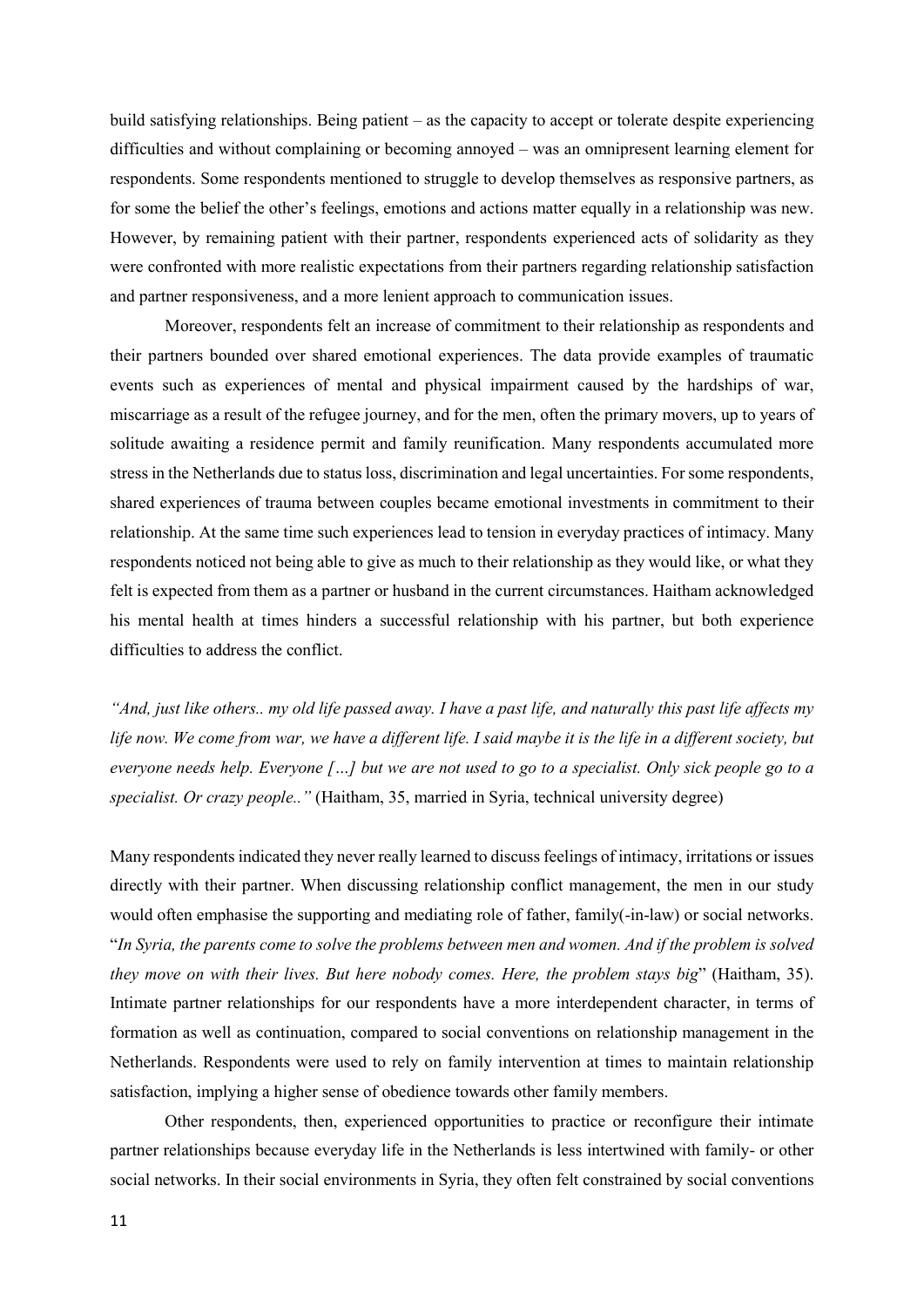to organise their relationship the way they wanted to. In most cases, such constraints involved narrowly defined gendered patterns, or traditions that restricted respondents to engage together in activities. Amin, for example, remembered that,

*"at parties, almost all Syrian people sit separately. If I visit someone, then I sit among the men. And name of wife -, she sits among the women in another room. I think that's really silly! Not only here in the Netherlands, but also when I was in Syria."* (Amin, 36, in a relationship, university degree)

The quote does not imply all respondents lived this experience. The experience Amin described is intrinsically linked to his pre-migration social context that did not match his ideas on how to 'do' relationships. Respondents like Amin experienced an increase in couple autonomy and opportunities to engage in joint lifestyles as a couple in the Netherlands. By engaging in shared activities or by not facing any gender divide in everyday life, these respondents noticed, either with themselves or with their partner, that their relationship grew stronger. They experienced a renewed interest in exploring modes of companionship, bringing new dimensions of intimacy to the fore in their relationship.

Nevertheless, to different extents, respondents were frequently confronted with the constraints of local social networks, by some described as the 'eyes of the community'*.* Given the age category of our respondents, some developed a more lenient or progressive approach regarding attitudes, traditions and behaviours compared to respondents' family, or within local Islamic or Syrian social networks. Although many witnessed more possibilities to act autonomously, in terms of 'doing' intimate partner relationships, respondents were still hindered to go on dates, or to be seen together in public without any seal of approval by the community. For example, although Hamid renounced his faith, these contextual social structures in the Netherlands required him to sign a *nikah* contract in order to practice intimacy with his partner.

Frequently, respondents therefore emphasised during the interviews how their relationship is different from other Syrian intimate couples, often implying a certain perceived superiority over how other couples organise practices of intimacy within their relationships. Through such practices of *couple othering,* respondents seemed to strengthen, and, in case of pre-migration relationships, recover relationship intimacy or couple identity in a host society that frequently questions reciprocity within Syrian refugee intimate partner relationships. *"Perhaps we lost our identity […] are we Dutch or are we Syrian?"* (Amin, 36, university degree). By stating "*we are not like that*" respondents found mutual commitment with their partner in relation to other Syrian couples, and elicited pro-relationship behaviour of respondents to maintain a vital intimate partner relationship.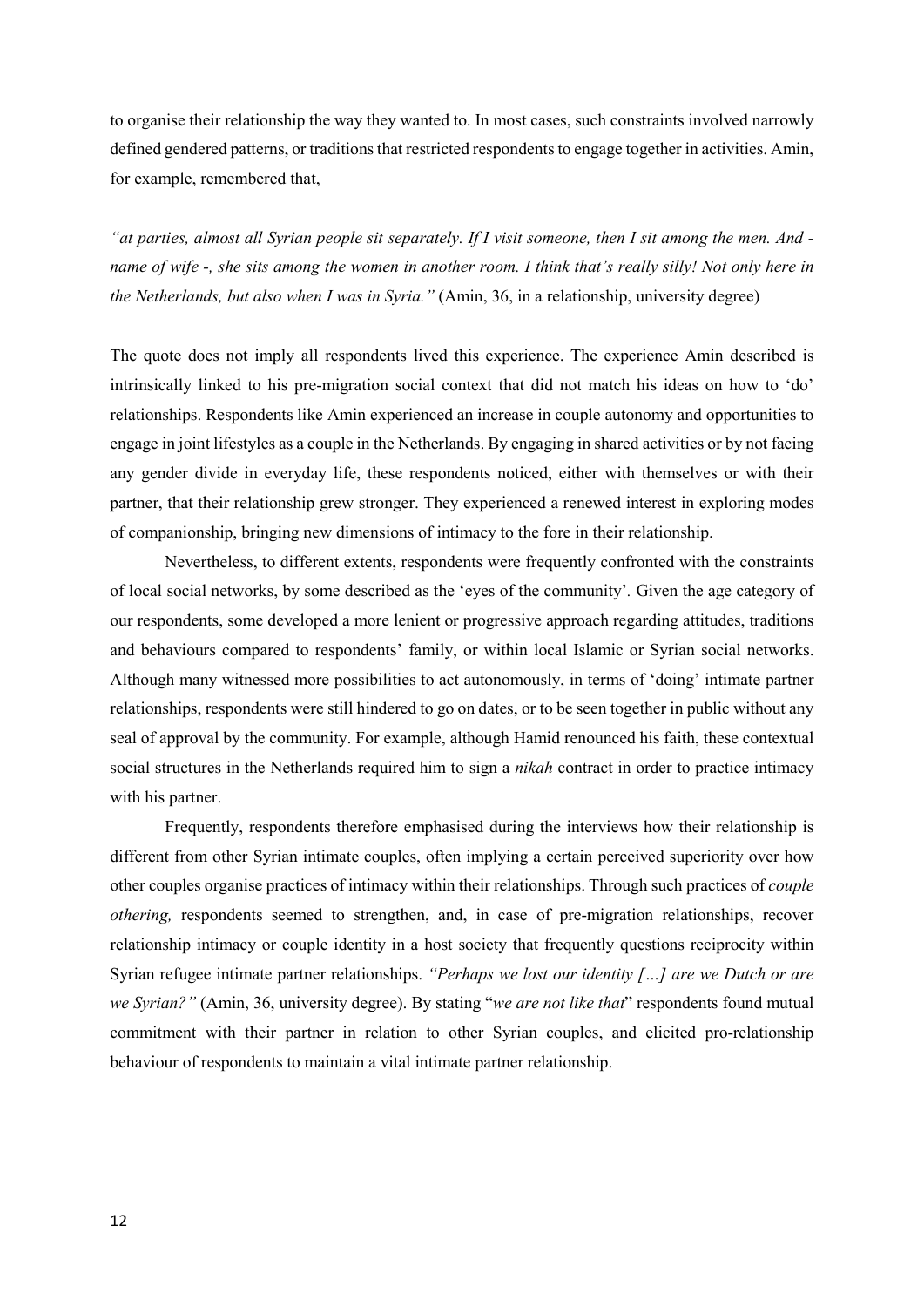## *4.3 Linked lives III: Parenthood*

This final section explores how attitudes, traditions and behaviours towards intimate partner relationships are shaped in relation to having children and experiences of parenthood. Four respondents had one or more children, who were all aged under ten years old. The data illustrate how the presence of children as an emotional or symbolic investment increased couple intimacy and -commitment with respondents. Parenthood also proved a site of struggle within couple relationships as children take up new positions in Dutch society in relation to gender- and partner roles. Consequently, as responsible fathers educating their children, respondents were stimulated to reconsider their own attitudes, traditions and behaviours towards intimate partner relationships and how such relationships should be done in the context of the Netherlands.

During many of the interviews at home, children of respondents were also present. The men scheduled the interviews when their partners were out, for language classes, studies, internships or work. Most men mentioned this situation was a new experience for them; they remembered a strong presence of family (aunt, grandmothers) during their own childhood, or relied on parents for the care of their own children back in Syria. Some respondents looked to be a bit uncomfortable and sometimes clumsy around their children, yet all seemed very compassionate towards their children, and proudly spoke about the children's achievements. Such experiences of parenthood in the Netherlands often seemed to evoke intimacy within intimate partner relationships. Aatef (33), for example, remembers being present during the birth of his third child in the Netherlands,

*".. and so I was there too in that room. The system here is very different than in Syria. There nobody remains in the room. Only doctors. But here, I held my child. When he came out of the belly of the mother, I held my child in my hands and I was there the whole time! He was born next to us."* (Aatef, 33, married in Syria, university degree)

Parenthood in the context of the Netherlands opened up new avenues for the respondents to explore their relationship and, in the absence of family, discover new roles as partners and carers. Furthermore, whereas respondents experienced their lifeworld in the Netherlands mostly in a state of limbo, the children did not appear to have any issues to develop their lives in the Netherlands, nor did they seem to experience setback in their development. Parenthood, consequently, brought respondents together with their partners ("*the children make our love very strong"*). Furthermore, fathering provided respondents with a sense of purpose in their relationship, in particular because partners of the men in our study often had paid jobs or did internships. This seemed to help respondents in coping with perceived change in gender- and partner dynamics. Hence, for these men, children seemed to be a shared investment and a materialisation of future plans, expanding the situational structures of an unsettling environment in which respondents make choices regarding their relationships.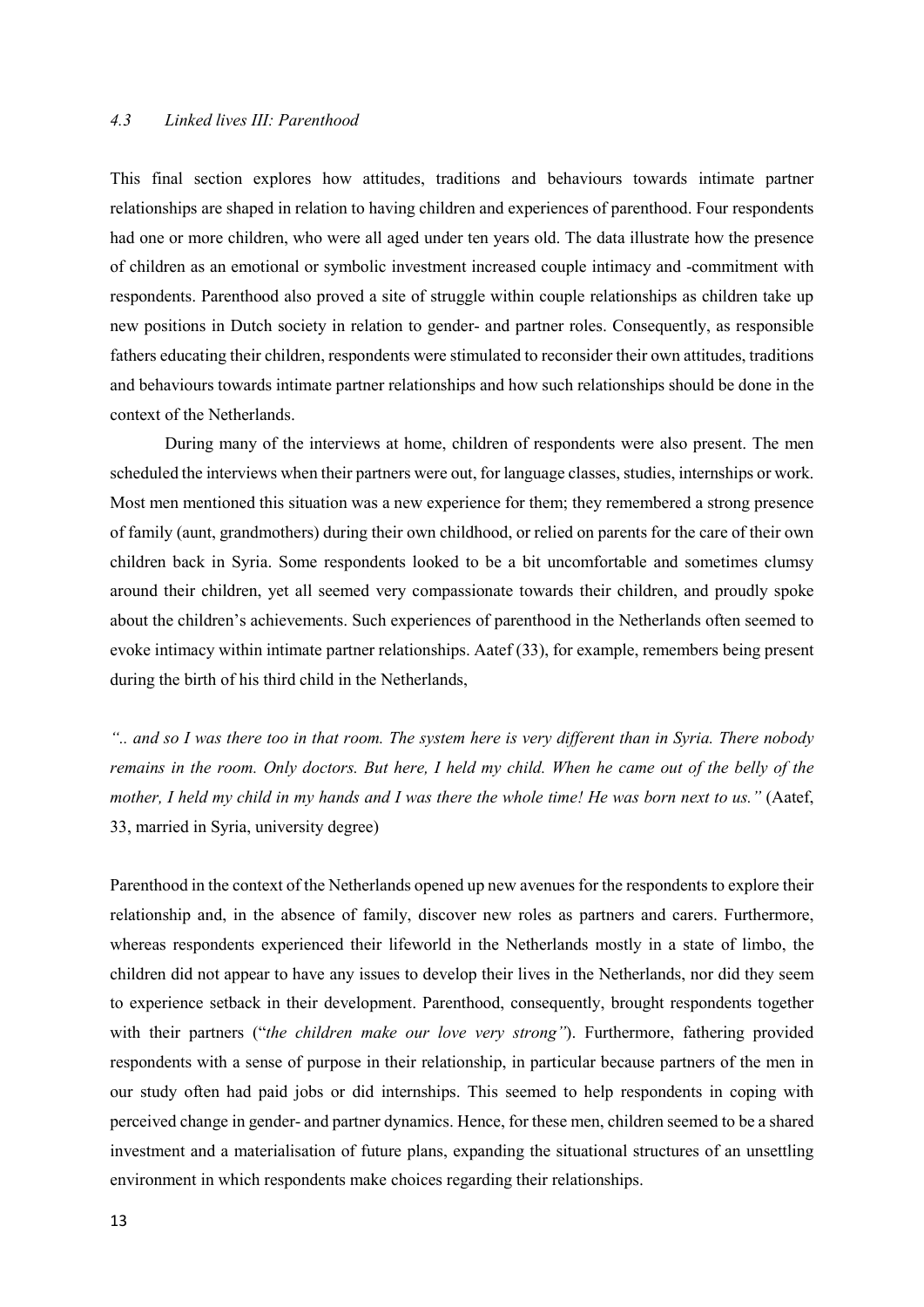Parenting, then, was keeping the men in our study quite occupied. Most respondents said to encourage their children to develop an independent mind, but concomitantly voiced concerns their children might develop conflicting perspectives on intimate partner relationships in comparison with their own ideals, or those of family. Female partners, however, often remained more progressive in terms of gender- and partner roles. Respondents therefore did not always agree with their partners on how to educate their children, and clearly struggled to define what attitudes, traditions and behaviours they want to pass on to their children. Their personal ideas on relationship formation and renegotiation appeared a reflection of the familial and societal context in which their own relationships in Syria had developed. However, at the same time, they start to question their own views due to encounters with and observations of social conventions in the Netherlands. Haitham illustrates:

*"Here, everybody is an individual after eighteen, nobody can constrain him. Independent. You can live wherever you want and do whatever you want. You don't consider your father, mother, grandmother, grandfather, sister or brother. Truly independent. But in Syria, no.. everybody in every society and every city, everybody is a piece. A piece of a family, a piece of a society [..] I am thinking about this a lot. I want my daughter to be happy. I said to my daughter, you can get acquainted with boys, ok? You have to choose independently. But, if you choose, know that you do not only choose on behalf of yourself, you choose on behalf of your parents, your grandparents, uncles and aunts."* (Haitham, 35, married in Syria, technical university degree)

The quote touches upon a recurrent theme that emerged from the interviews. As with ending a relationship, relationship formation for most respondents was not an autonomous decision. Although the findings suggest new dimensions of intimacy were found after migration, some respondents did not partner because of love, sexuality or companionship. For most, this was due to the non-existence of dating as a concept, at least not without accompanying family members. Although Haitham displays a clear belief of family as an unity, where decision-making processes are intertwined with familial expectations and conditions, he seemed to want to work towards a more hybrid approach concerning his daughter. Despite the difficult relationship many of the respondents maintain with local social networks and social control, as we have described above, they consent to a different approach for their children.

#### **5. Discussion**

In light of the research question - if and how Syrian male refugees in the Netherlands renegotiate attitudes, traditions, and behaviours in relation to intimate partner relationship formation and negotiation? – our study shows how respondents engage with intimate partners in nuanced ways. The findings emphasise the role of life course trajectories and linked lives in defining respondents' attitudes, traditions and behaviour. The migration experience, then, stimulates, accentuates or dismisses modes of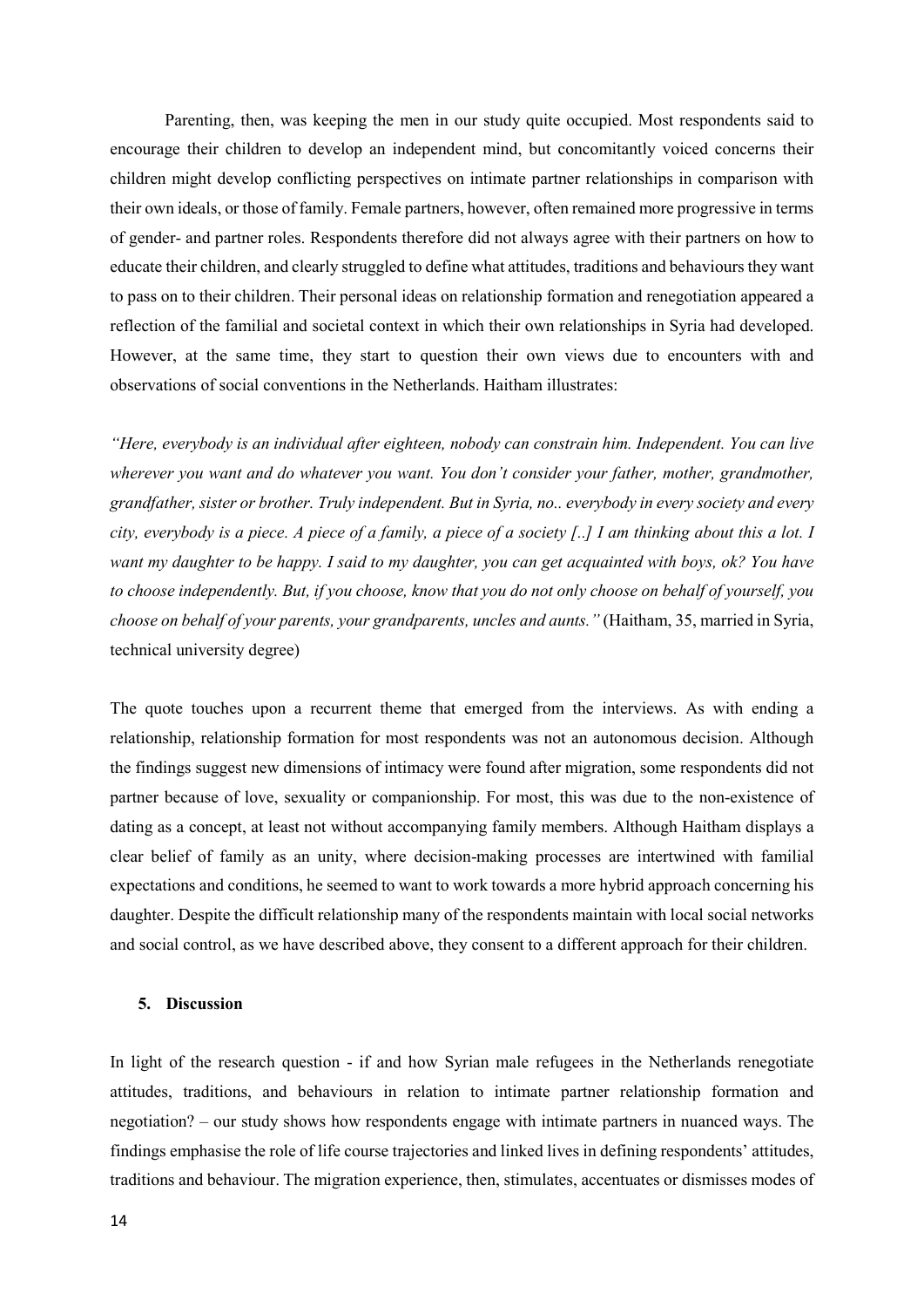thought depending on contextual demands and agentic behaviours of respondents. We identify two lines of contributions the paper makes to existing academic debates in migration research.

First, this qualitative study fruitfully brought together theoretical perspectives from different disciplines to capture and make sense of divergent attitudes, traditions and behaviours in relation to intimate partner relationships after forced migration. Following Bakewell's (2010) call to deepen analysis into the prevalence of agency and structure after migration, as well as De Haas's (2010) call to include general social theory in migration research, the findings demonstrate the complementary value of such an interdisciplinary approach, as lived experiences of migrants exceed static, rigid and culturally defined models too often used in isolation of each other. The four main theoretical elements of this study - 'pure relationships' (Giddens, 1992), model of family change (Kağitçibaşi, 1996; 2005), investment model of commitment (Rusbult, 1980) and sociological life course theory (Wingens *et al.,* 2011) – provide a framework useful in migration research to explore autonomy and social change in different contexts, as well as interpersonal and personal dynamics of intimate partner relationship negotiation. Consequently, we argue these disciplines should engage more to understand also processes and consequences of migration for (intimate) relations.

Second, the paper enriches debates in refugee and forced migration studies by presenting a more refined understanding and an increased awareness of refugees' agency within a new social, cultural and institutional context. Although forced migration studiestend not to focus on individual decision making, this study has sought to find balance between agency *and* structure, without undermining any legitimacy of respondents' claims on refugee status (see Bakewell, 2010). The findings emphasise respondents consciously negotiate their contextual position as intimate partners, husbands and fathers in relation to linked lives (De Valk *et al*., 2011), family (Kağitçibaşi, 2005), refugee journeys (BenEzer and Zetter, 2015) and structures within a restrictive host society (Ghorashi, 2005). Additionally, respondents shape and reinforce the nature of their contextual settings in unsettling times to facilitate or accentuate personal or collective aspirations (Kağitçibaşi, 2005; Swidler, 1986), for example by engaging in *nikah* marriage to reassure local Islamic communities, or by maintaining emotionally strong transnational family connections.

Hence, the paper offers a more detailed and overarching contribution to existing studies on intimate partner relationships after forced migration. It also enriches earlier work that explores men's agency in negotiating changing family circumstances after migration (Choi, 2019). By scrutinising the experiences of men in relation to their life course, our study challenges one-dimensional representations of immigrant Muslim men as oppressors in intimate or familial relationships and supports studies that accentuate respondents as actors negotiating emotional, economic and cultural stress as a consequence of societal change (Charsley, 2005; Gallo, 2006; Huizinga and van Hoven, 2018; 2020). Despite experienced relationship stress in light of the forced migration, a shift in perceived bargaining power between partners, and socialisation in different societal contexts with specific communication- and conflict management styles, most men in this study experienced an increase in couple autonomy,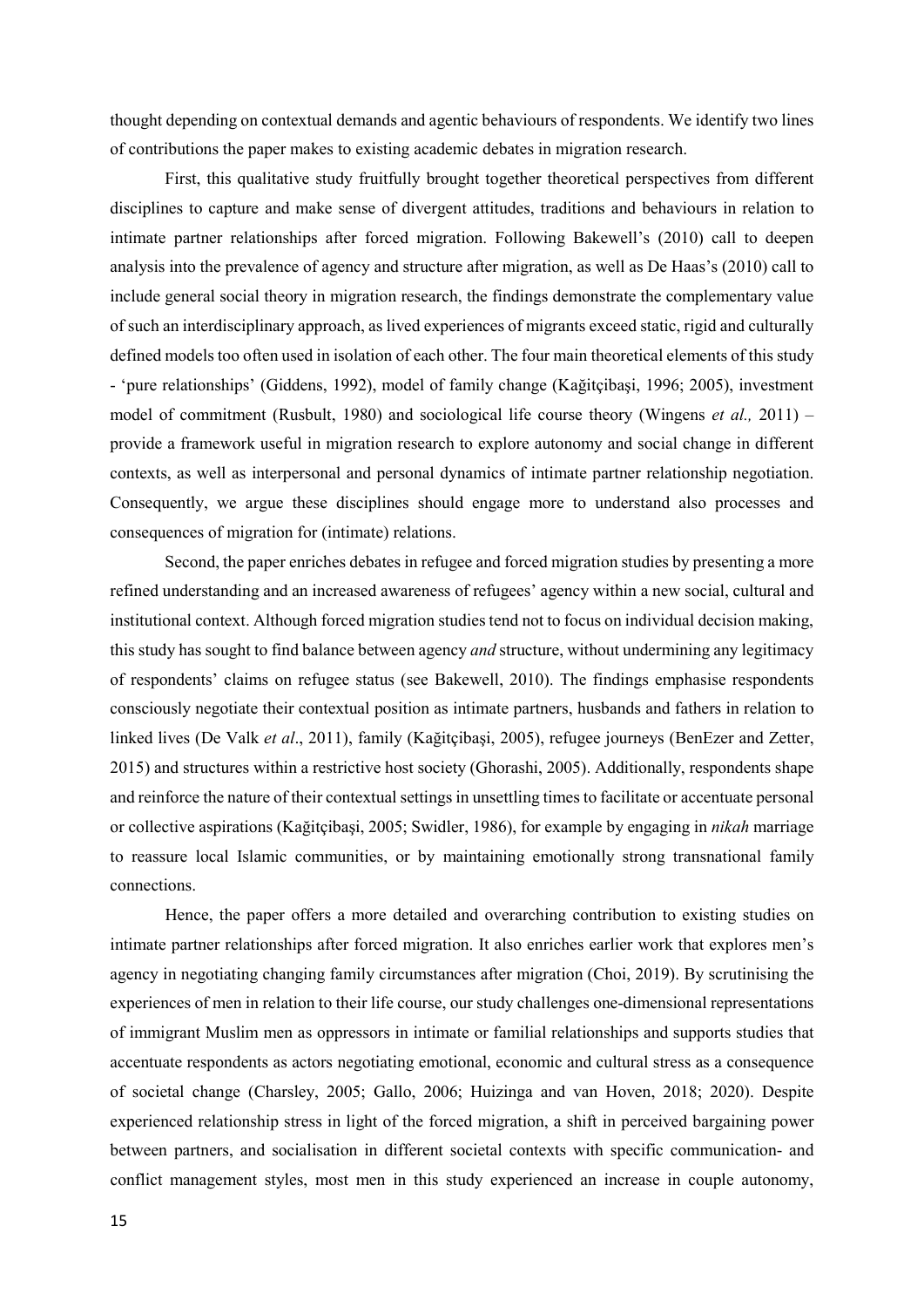mutuality in decision-making and solidarity of partners (Hyman et al., 2008; Shirpak et al., 2011). Intimate partner relationship satisfaction for these men was further strengthened through practices of couple othering and perceived couple superiority compared to other Syrian couples (Rusbult et al., 2000), increased relationship commitment on the basis of shared future plans between partners (Agnew and Goodfriend, 2008), and opportunities and freedom to pursue joint lifestyles (van Houdt and Poortman, 2018).

At the same time the data show some respondents also seem to maintain more rigid divisions of gender- and partner roles. Their attitudes, traditions and behaviours towards intimate partner relationships seem to follow familiar traditional patterns observed among parents or grandparents, highlighting the importance of linked lives, emotional ties to family and early childhood socialisation (Kağitçibaşi, 1996). For these men, Giddens' (1992) notion of 'pure relationships' does not provide an adequate framework. Rather, and perhaps reinforced by the everyday constraints of refugee status, their attitudes and behaviours seem to comply more with practical everyday forms of loving and caring as described by Jamieson (1999). This is in line with recent studies that suggest local governments unintentionally reinforce a traditional gender- and partner roles within refugee families (Huizinga and van Hoven, 2020; Ruis, 2019). Our respondents, and Syrian men in the Netherlands, were often the primary mover (Lubbers and de Valk, 2020). Consequently, Syrian men might take an advantageous position compared to their partners so that an increase in perceived bargaining power by partners does not automatically lead to change in intimate partner relationships (Calderón *et al.*, 2011).

The findings illustrate dimensions of intimacy embedded in Giddens' (1992) proposed shift to 'pure relationships' already influenced, at least in part, attitudes, traditions and behaviours in the premigration context. This can be explained as most of our older respondents are higher educated, and, although higher education could not be achieved because of the war, younger respondents grew up in middle-class families, families in which autonomous decision-making of children seems less of a threat to family livelihood (Kağitçibaşi, 2005; Mulinari and Sandell, 2009). Moreover, respondents mostly originate from urban areas in Syria, or moved to urban areas in a later stage of life, away from more collectivistic structures. These circumstances might have stimulated respondents to make more autonomous and independent decisions with regard to intimate partner relationships, which might have led to a more stable relationship in the context of forced migration. Future studies should aim to better understand for whom and under what conditions forced migration may be linked to intimacy loss, conflict or intimate partner violence (e.g. Calderón et al., 2011; Rizkalla and Segal, 2019). Insights from the life course paradigm focusing on agency and context over time may be a fruitful way to advance our knowledge.

Finally, our study offers relevant policy implications and insights that might help to broaden perspectives on 'Muslim men in Western Europe' and immigrant intimate partner relationship formation. This paper calls for and offers avenues to reconsider stereotypes of young Muslim men. Consequently, intimate partner relationships in Syria, too, are plural, complex and subject to ongoing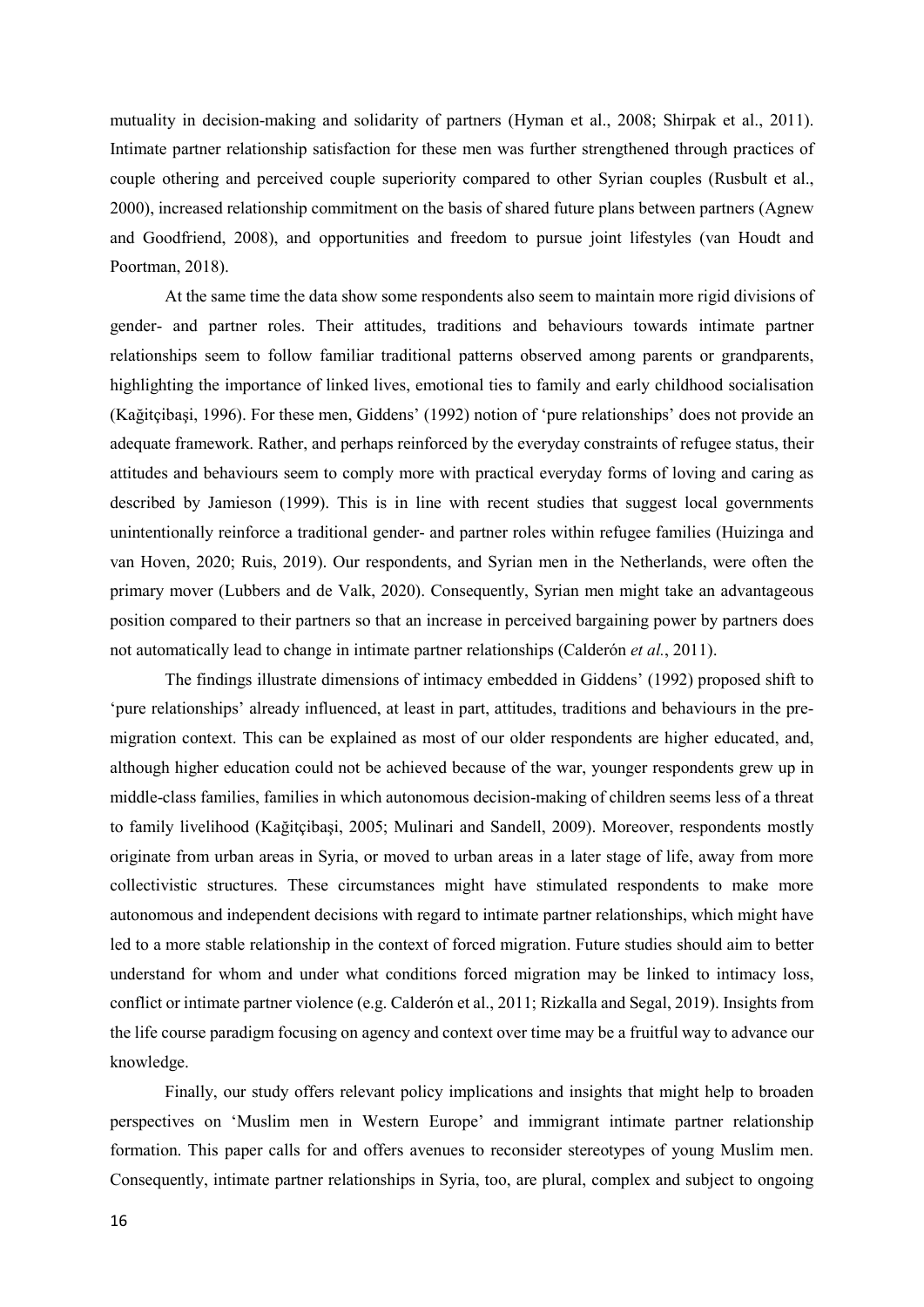processes of change. Policymakers and social workers should remain critical to neither assuming immigrant men being traditional and dominant in relationships neither immigrant women perceiving an increase in power resources. Migration may open up opportunities for both men and women that are related to their earlier life course experiences and satisfaction with relationships already in the country of origin (Darvishpour 2002). Similarly, also in more economically developed societies (like the Netherlands), intimate partner relationships remain shaped by emotional connections to family (Kağitçibaşi, 1996) and everyday choices people make are linked to uneven distributions of social, educational and economic resources (Jamieson, 1999).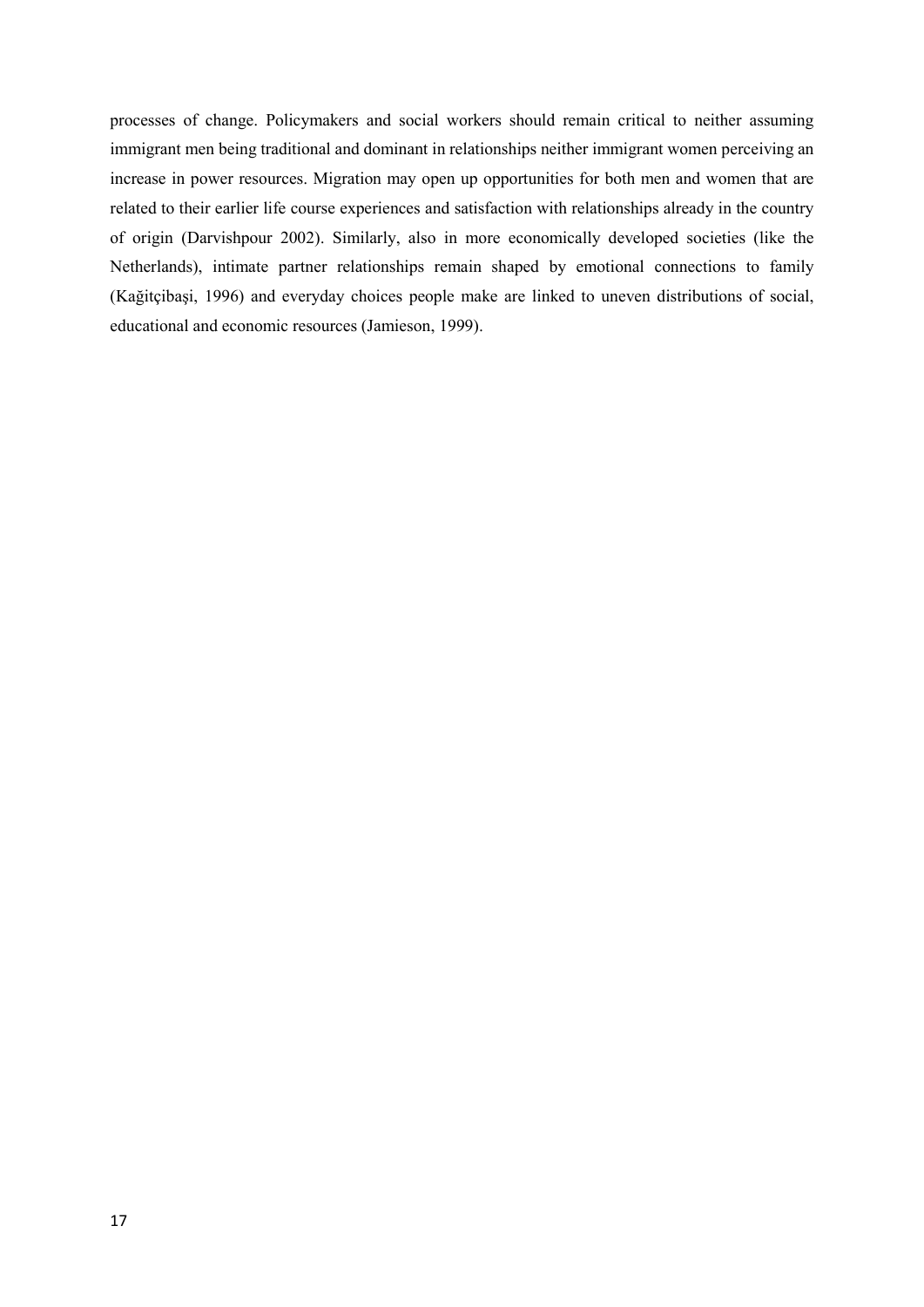#### **References**

- Bakewell, O. (2010). Some reflections on structure and agency in migration theory. *Journal of Ethnic and Migration Studies,* 36(10), 1689-1708.
- Beck, U. (1992). Risk society: Towards a new modernity. London: SAGE Publications Ltd.
- Beck, U. and Beck-Gernsheim, E. (2002). Individualization. London: SAGE Publications Ltd.
- BenEzer, G. and Zetter, R. (2015). Searching for directions: Conceptual and methodological challenges in researching refugee journeys. *Journal of Refugee Studies,* 28, 297-318.
- Calderón, V., Gáfaro, M. and Ibáñez, A.M. (2011). Forced migration, female labor force participation, and intrahousehold bargaining: Does conflict empower women? Documento CEDE No. 2011-28.
- Castles, S. (2010). Understanding global migration: A social transformation perspective. *Journal of Ethnic and Migration Studies,* 36(10), 1565-1586.
- Charsley, K. (2005). Unhappy husbands: Masculinity and migration in transnational Pakistani marriages. *Journal of the Royal Anthropological Institute,* 11(1), 85-105.

Choi, S.Y.P. (2019). Migration, masculinity, and family. *Journal of Ethnic and Migration Studies*, 45(1), 78-94.

- Clausen, J. (1995). Gender, contexts, and turning points in adults' lives. In P. Moen, G. Elder, & K. Lüscher (Eds.), *Examining lives in context* (pp. 365–389). Washington, DC: American Psychological Association. Eastmond, M. (2007). Stories as lived experience: Narratives in forced migration research. *Journal of Refugee*
- *Studies,* 20(2), 248-264.
- Esser, H. (2004). Does the "new" immigration require a "new" theory of intergenerational integration. *International Migration Review,* 38(3), 1126-1159.
- Gallo, E. (2006). Italy is not a good place for men: Narratives of places, marriage and masculinity among Malayali migrants. *Global Networks,* 6(4), 357-372.
- Ghorashi, H. (2005). Agents of change or passive victims: The impact of welfare states (the case of the Netherlands) on refugees. *Journal of Refugee Studies,* 18(2),
- Ghorashi, H. (2007). Giving silence a chance: The importance of life stories for research on refugees. *Journal of Refugee Studies,* 21(1), 117-132.
- Giddens, A. (1991). Modernity and self-identity: Self and society in the Late Modern age. Cambridge: Polity Press.
- Giddens, A. (1992). The transformation of intimacy: Sexuality, love and eroticism in modern societies. Cambridge: Polity Press.
- Goodfriend, W. and Agnew, C.R. (2008). Sunken costs and desired plans: Examining different types of investments in close relationships. *Personality and Social Psychology Bulletin,* 34(12), 1639-1652.
- Haas, H. de (2010). The internal dynamics of migration processes: A theoretical inquiry. *Journal of Ethnic and Migration Studies,* 36(10), 1587-1617.
- Heinz, W.R. (2016). Conceptual foundations of qualitative life course research. *Sociologica, Revista de Faculdade de Letras da Universidade do Porto,* Número Temático – Familias e curso de vida. Potencialidades, limites e desafios metodológicos, 20-37.
- Hesse-Biber, S. and Williamson, J. (1984). Resource theory and power in families: Life cycle considerations. *Family Process,* 23, 261-278.
- Hollstein, B. (2019). What autobiographical narratives tell us about the life course. Contributions of qualitative sequential analytical methods. *Advances in Life Course Research,* 41, 100248.
- Houdt, K. van and Poortman, A. (2018). Joint lifestyles and the risk of union dissolution: Differences between marriage and cohabitation. *Demographic Research,* 39, 431-458.
- Huizinga, R.P. and Hoven, B. van (2018). Everyday geographies of belonging: Syrian refugee experiences in the Northern Netherlands. *Geoforum,* 96, 309-317.
- Huizinga, R.P. and Hoven, B. van (2020). Hegemonic masculinities after forced migration: Exploring relational performances of Syrian refugee men in The Netherlands. *Gender, Place and Culture: A journal of Feminist Geography,* 1-23.
- Hyman, I., Guruge, S. and Mason, R. (2008). The impact of migration on marital relationships: a study of Ethiopian immigrants in Toronto. *Journal of Comparative Family Studies,* 39, 149-163.

Jamieson, L. (1999). Intimacy: Personal relationships in modern societies. Cambridge: Polity Press.

- Kağitçibaşi, Ç. (1996). Family and human development across cultures. A view from the other side. Mahwah, New Jersey: Lawrence Erlbaum Associates, Publishers.
- Kağitçibaşi, Ç. (2005). Autonomy and relatedness in cultural context: Implications for self and family. *Journal of Cross-Cultural Psychology,* 36(4), 403-422.
- Khwaja, N.G. and Milner, K. (2012). Acculturation stress in South Sudanese refugees: Impact on marital relationships. *International Journal of Intercultural Relations,* 36, 624-636.
- Laurenceau, J.P., Barret, L.F. and Rovine, M.J. (2005). The interpersonal process model of intimacy in marriage: A daily-diary and multilevel modelling approach. *Journal of Family Psychology,* 19, 314-323.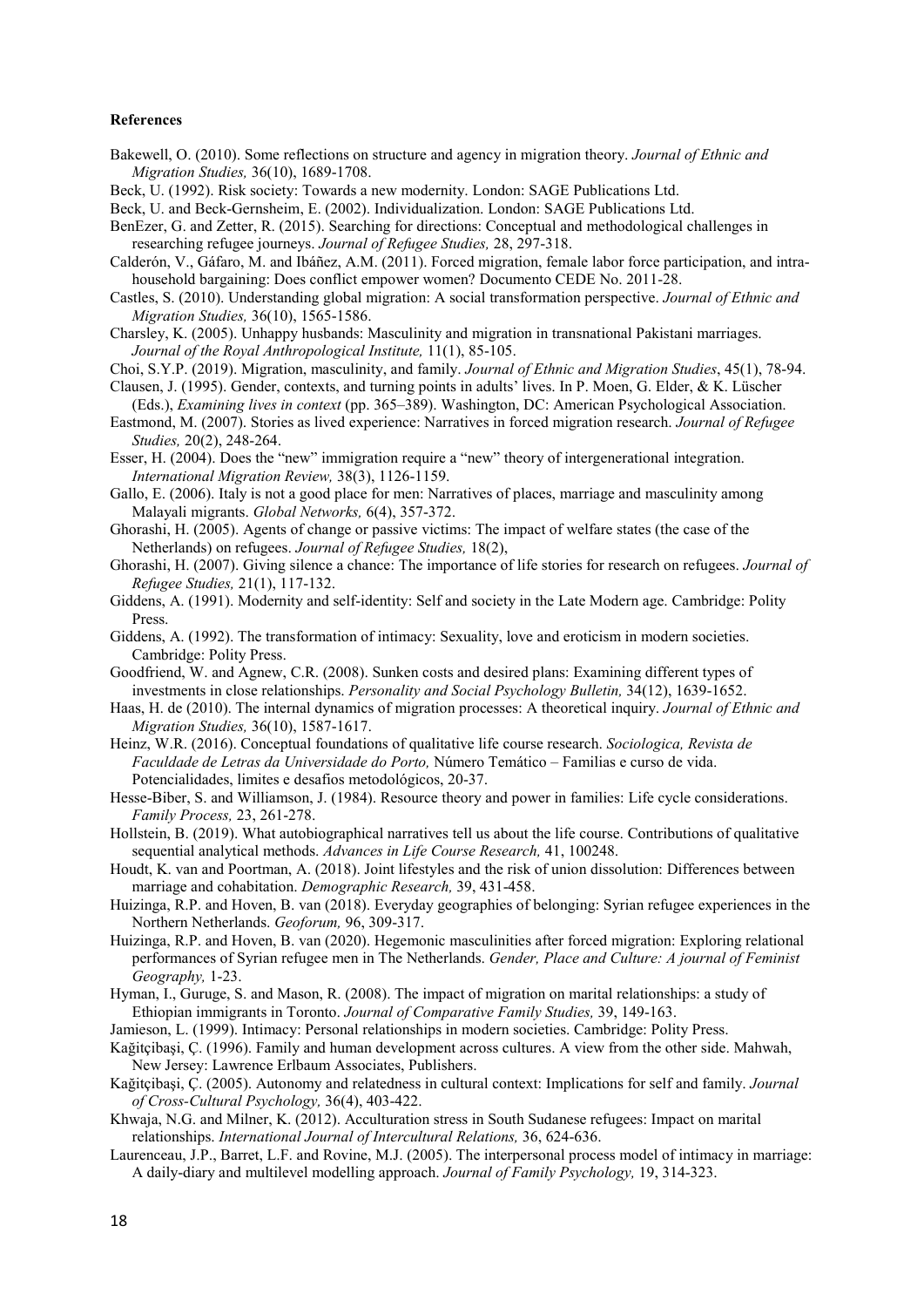- Lennon, C.A., Stewart, A.L. and Ledermann, T. (2012). The role of power in intimate relationships. *Journal of Social and Personal Relationships,* 30(1), 95-114.
- Lubbers, M. and de Valk, H. (2020). Demographic profile of Syrians in the Netherlands. In E. Carlson and N. Williams (eds.), Comparative demography of the Syrian diaspora: European and Middle Eastern Destinations. European Studies of Population, vol. 20. Springer, Cham.
- Mulinari, D. and Sandell, K. (2009). A feminist re-reading of theories of late modernity: Beck, Giddens and the location of gender. *Critical sociology*, 35(4), 493-507.
- Reis, H. T. and Shaver, P. (1988). Intimacy as an interpersonal process. In S. Duck (Ed.), Handbook of personal relationships (pp. 367–389). Chichester: Wiley & Sons.
- Riessman, C.K. (1993). *Narrative analysis.* Newbury park, California: SAGE Publications, Inc.
- Rizkalla, N. and Segal, S.P. (2019). War can harm intimacy: Consequences for refugees who escaped Syria. Journal of Global Health, 9(2), 1-10.
- Ruis, A. (2019). Building a new life and(re)making a family: Young Syrian refugee women in the Netherlands navigating between family and career. *Family migration processes in a comparative perspective,* 31(3), 287- 302.
- Rusbult, C.E. (1980). Commitment and satisfaction in romantic associations: A test of the investment model. *Journal of Experimental Social Psychology,* 16, 172-186.
- Rusbult, C.E., Lange, P.A.M. van, Wildschut, T., Yovetich, N.A. and Verette, J. (2000). Perceived superiority in close relationships: Why it exists and persists. *Journal of Personality and Social Psychology,* 79(4), 521-545.
- Rusbult, C.E., Agnew, C.R. and Arriage, X.B. (2012). The investment model of commitment processes. In P.A.M. van Lange, A.W. Kruglanski and E.T. Higgins (Eds.), Handbook of Theories of Social Psychology (pp. 218-231). London: SAGE Publications Ltd.
- Schütze, F. (2008). Biography analysis on the empirical base of autobiographical narratives: How to analyze autobiographical narrative interviews – Part I. *European Studies on Inequalities and Social Cohesion,* 2, 153- 242.
- Shirpak, K.R., Maticka-Tyndale, E. and Chinichian, M. (2011). Post migration changes in Iranian immigrants' couple relationships in Canada. *Journal of Comparative Family Studies*, 42, 751-770.
- Swidler, A. (1986). Culture in action: Symbols and strategies. *American Sociological Review,* 51(2), 273-286.
- Valk, H.A.G. de, Windzio, M., Wingens, M. and Aybek, C. (2011). Immigrant settlement and the life course: An exchange of research perspectives and outlook for the future. In: M. Wingens, M. Windzio, H. de Valk and C. Aybek (eds.). A life-course perspective on migration and integration (pp. 283-297). Dordrecht: Springer.
- Wingens, M., de Valk, H.A.G., Windzio, M. and Aybek, C. (2011). The sociological life course approach and research on migration and integration. In: M. Wingens, M. Windzio, H. de Valk and C. Aybek (eds.). A lifecourse perspective on migration and integration (pp. 1-26). Dordrecht: Springer.